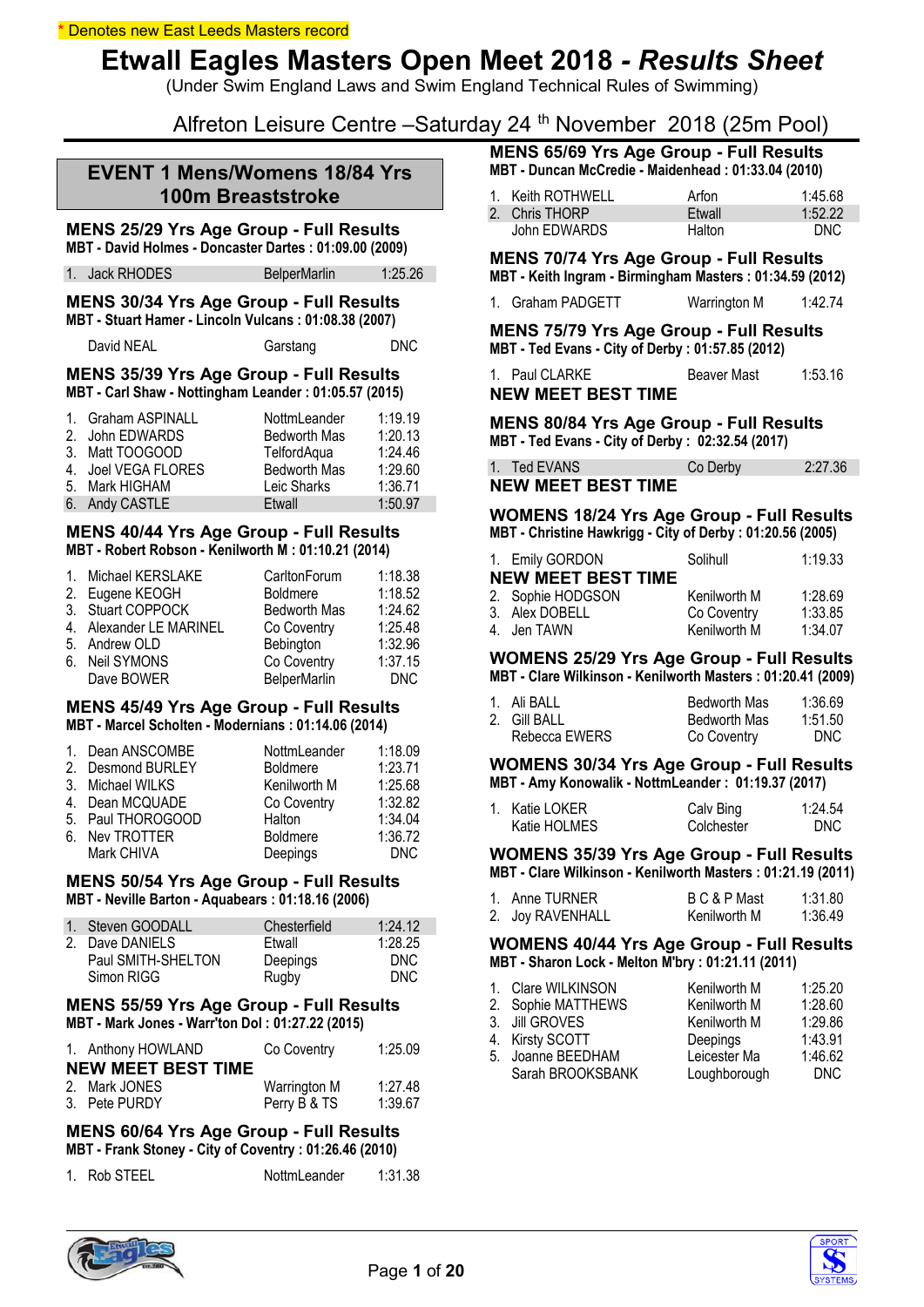(Under Swim England Laws and Swim England Technical Rules of Swimming)

# Alfreton Leisure Centre –Saturday 24 th November 2018 (25m Pool)

#### **WOMENS 45/49 Yrs Age Group - Full Results MBT - Sharon Lock - Melton M'bry : 01:23.50 (2014)**

| 1. Melanie MCWHIRTER    | Kenilworth M        | 1:24.66 |
|-------------------------|---------------------|---------|
| 2. Nicky OWEN           | <b>BelperMarlin</b> | 1:30.47 |
| 3. Sue GEILL            | Kenilworth M        | 1:35.62 |
| 4. Helen BARNBY-PORRITT | Banbury             | 1:53.26 |
| 5. Marie COWIE          | Etwall              | 1:54.84 |
| 6. Joanne BUTLER        | Banbury             | 1:56.29 |

## **WOMENS 50/54 Yrs Age Group - Full Results MBT - Jennifer Merritt - Spondon Masters : 01:27.70 (2005)**

| 1. Claire COVENTRY  | Co Coventry | 1:38.44 |
|---------------------|-------------|---------|
| 2. Pandora SANGSTER | Leic Sharks | 1:56.30 |

### **WOMENS 55/59 Yrs Age Group - Full Results MBT - Jennifer Merritt - Spondon Masters : 01:28.64 (2006)**

| 1. Pav JACKSON | Co Coventry | 1:44.92 |
|----------------|-------------|---------|
|                |             |         |

**WOMENS 60/64 Yrs Age Group - Full Results MBT - Jennifer Merritt - Spondon Mast : 01:31.25 (2012)**

1. Lindsey GOWLAND Etwall 1:36.96

#### **WOMENS 65/69 Yrs Age Group - Full Results MBT - Jennifer Merritt - Spondon Mast : 01:38.00 (2016)**

| 1. Jennifer MERRITT                            | Spondon Mast | 1:34.48 |
|------------------------------------------------|--------------|---------|
| <b>NEW MEET BEST TIME</b><br>2. Susan CUMMINGS | Banbury      | 1:58.47 |

#### **WOMENS 75/79 Yrs Age Group - Full Results MBT - Not Established - - : 09:59.99 (-)**

| Barbara LEGG | Banbury | <b>DNC</b> |
|--------------|---------|------------|
|              |         |            |

# **EVENT 2 Womens 18/84 Yrs 25m Freestyle**

#### **18/24 Yrs Age Group - Full Results MBT - Rebecca Ward - City of Derby : 00:13.21 (2009)**

| 1. Sophie HODGSON | Kenilworth M | 13.59 |
|-------------------|--------------|-------|
| 2. Jen TAWN       | Kenilworth M | 14.65 |
| 3. Alex DOBELL    | Co Coventry  | 15.62 |

# **25/29 Yrs Age Group - Full Results**

**MBT - Justine Clark - Kenilworth M : 00:13.09 (2015)**

| 1. Ali BALL   | Bedworth Mas | 16.13 |
|---------------|--------------|-------|
| 2. Gill BALL  | Bedworth Mas | 16.46 |
| Rebecca EWERS | Co Coventry  | DNC.  |

# **30/34 Yrs Age Group - Full Results**

|  | MBT - Mel McWhirter - Kenilworth Masters: 00:13.36 (2007) |  |  |
|--|-----------------------------------------------------------|--|--|
|  |                                                           |  |  |

| 1. Sophie NEWMAN | <b>Bedworth Mas</b> | 14.60 |
|------------------|---------------------|-------|
| 2. Ruth PEARCE   | <b>Bedworth Mas</b> | 15.41 |

# **35/39 Yrs Age Group - Full Results**

## **MBT - Mel McWhirter - Kenilworth Masters : 00:13.46 (2010)**

| 1. Joy RAVENHALL      | Kenilworth M        | 14.38 |
|-----------------------|---------------------|-------|
| 2. Jojo LATHAM        | Etwall              | 14.50 |
| 3. Lorena PEREZ NIETO | Cnd Fuengiro        | 15.41 |
| 4. Renee WRIGHT       | Leicester Ma        | 15.68 |
| 5. Gemma SAILSBURY    | <b>Bedworth Mas</b> | 16.31 |
|                       |                     |       |



| 1. Jill GROVES          | Kenilworth M        | 14.20 |
|-------------------------|---------------------|-------|
| 2. Emma ANDERSON        | Banbury             | 14.23 |
| 3. Clare WILKINSON      | Kenilworth M        | 14.33 |
| 4. Sophie MATTHEWS      | Kenilworth M        | 14.66 |
| 5. Laura MATKIN         | <b>Bedworth Mas</b> | 15.15 |
| 6. Ruth RINZE           | Kenilworth M        | 15.62 |
| 7. Carolyn DYALL        | <b>Bedworth Mas</b> | 15.89 |
| 8. Sarah WYLLIE-HOWKINS | Banbury             | 16.42 |
| 9. Joanne BEEDHAM       | Leicester Ma        | 16.90 |
|                         |                     |       |

## **45/49 Yrs Age Group - Full Results MBT - Nina Williams - East Leeds : 00:13.40 (2015)**

| 1. Melanie MCWHIRTER    | Kenilworth M | 13.85 |
|-------------------------|--------------|-------|
| 2. Jacqui MANN          | Etwall       | 14.74 |
| 3. Sue GEILL            | Kenilworth M | 15.30 |
| 4. Joanne BUTLER        | Banbury      | 18.79 |
| 5. Helen BARNBY-PORRITT | Banbury      | 19.49 |
| 6. Helen WOODCOCK       | Leic Sharks  | 21.08 |
| Sharon EVANS            | B C & P Mast | DNC.  |
|                         |              |       |

# **50/54 Yrs Age Group - Full Results**

# **MBT - Lindsay Gowland - Etwall Eagles : 00:13.67 (2010)**

| 1. Helen READER    | Co Derby            | 14.67 |
|--------------------|---------------------|-------|
| 2. Rachael KNIGHT  | CarltonForum        | 15.13 |
| 3. Claire COVENTRY | Co Coventry         | 15.29 |
| 4. Kathryn WELLAND | Kenilworth M        | 15.50 |
| 5. Claire KING     | <b>Bedworth Mas</b> | 16.10 |
| 6. Helen FIELDER   | <b>Bedworth Mas</b> | 16.39 |
| Sarah PAGAN        | Kenilworth M        | DO ST |
|                    |                     |       |

# **55/59 Yrs Age Group - Full Results**

# **MBT - Lindsey Gowland - Etwall Eagles : 00:14.21 (2013)**

| 1. Pav JACKSON | Co Coventry  | 17.28 |
|----------------|--------------|-------|
| 2. Jose MILLS  | Leicester Ma | 18.97 |

## **60/64 Yrs Age Group - Full Results MBT - Lindsey Gowland - Etwall : 00:14.41 (2017)**

| 1. Carol BALL    | Bedworth Mas | 18.02 |
|------------------|--------------|-------|
| 2. Linda DOOTSON | Leicester Ma | 18.45 |
| 3. Claire BROWSE | Otter        | 18.82 |

# **65/69 Yrs Age Group - Full Results**

**MBT - Jennifer Merritt - Spondon Mast : 00:16.65 (2017)**

| 1. Jennifer MERRITT<br><b>NEW MEET BEST TIME</b> | Spondon Mast | 16.44 |
|--------------------------------------------------|--------------|-------|
| 2. Pauline INWOOD                                | Co Derby     | 17.80 |
| 3. Anne RUSSELL                                  | Banbury      | 19.15 |
| 4. Susan CUMMINGS                                | Banbury      | 20.02 |

# **70/74 Yrs Age Group - Full Results**

**MBT - Mary Holland - Long Eaton : 00:18.34 (2016)**

| 1. Mary HOLLAND | Long Eaton | 19.15 |
|-----------------|------------|-------|
|                 |            |       |

# **75/79 Yrs Age Group - Full Results**

| MBT - Rosemary Mcchesney - City of Derby: 00:24.84 (2010) |
|-----------------------------------------------------------|
|-----------------------------------------------------------|

| 1. Barbara LEGG           | Banbury | 22.15 |
|---------------------------|---------|-------|
| <b>NEW MEET BEST TIME</b> |         |       |



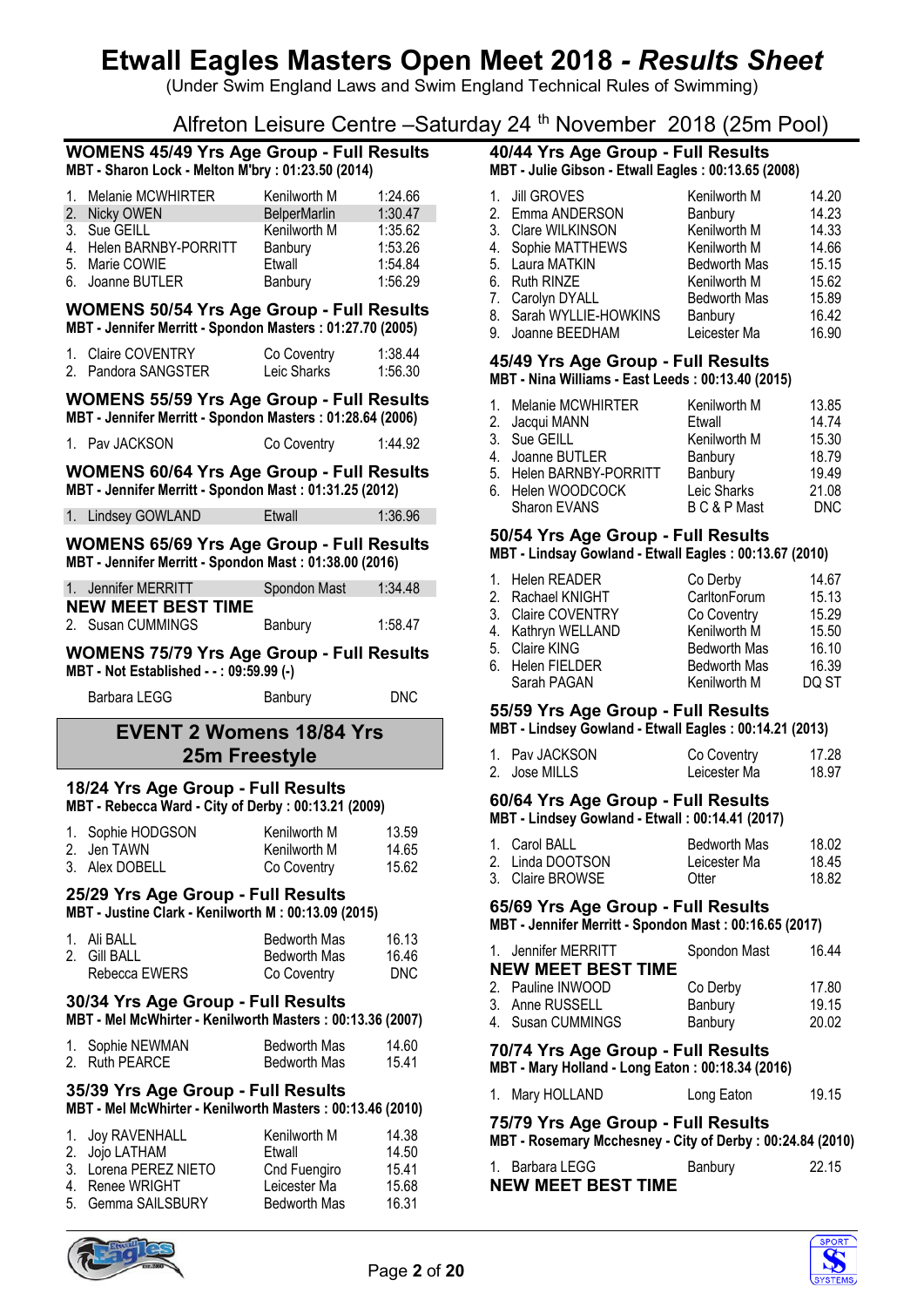(Under Swim England Laws and Swim England Technical Rules of Swimming)

Alfreton Leisure Centre –Saturday 24 th November 2018 (25m Pool)

# **EVENT 3 Mens 18/84 Yrs 25m Freestyle**

# **18/24 Yrs Age Group - Full Results MBT - Alistair Crawford - Rotherham Metro : 00:11.04 (2008)**

1. Calum BRIGGS BelperMarlin 12.49

#### **25/29 Yrs Age Group - Full Results MBT - Michael Dakin - City of Derby : 00:10.86 (2014)**

| 12.86 |
|-------|
| 13.02 |
| 13.43 |
| 15.00 |
|       |

### **30/34 Yrs Age Group - Full Results MBT - Chris Aust - City of Oxford : 00:11.26 (2014)**

| 1. Mitchell BLAKEMORE | Ilkeston | 13.60 |
|-----------------------|----------|-------|
| 2. Paul GRAHAM        | Etwall   | 13.81 |

### **35/39 Yrs Age Group - Full Results MBT - Ben Harkin - Chesterfield : 00:11.61 (2013)**

|    | 1. Luis Miguel MERINO ROD | Cnd Fuengiro        | 12.74      |
|----|---------------------------|---------------------|------------|
|    | 2. John EDWARDS           | <b>Bedworth Mas</b> | 12.92      |
|    | 3. Richard ROYAL          | <b>Hull Masters</b> | 13.30      |
| 4. | Gregan CLARKSON           | <b>Hull Masters</b> | 13.73      |
|    | 5. Ed WRIGHT              | Leic Sharks         | 13.85      |
|    | 6. Joel VEGA FLORES       | <b>Bedworth Mas</b> | 13.96      |
|    | 7. Patrick HOLLY          | <b>Boldmere</b>     | 14.27      |
| 8. | Mark HIGHAM               | Leic Sharks         | 15.52      |
| 9. | Jose ORTIZ GONZALEZ       | Co Coventry         | 19.17      |
|    | Andrew CZYZEWSKI          | <b>Camden Swiss</b> | <b>DNC</b> |

#### **40/44 Yrs Age Group - Full Results MBT - Michael Kerslake - Carlton Forum : 00:12.01 (2016)**

| 1. John SMITH     | Co Coventry         | 12.53 |
|-------------------|---------------------|-------|
| 2. Paul CLARK     | CarltonForum        | 12.91 |
| 3. Stuart COPPOCK | <b>Bedworth Mas</b> | 14.69 |
| 4. Neil SYMONS    | Co Coventry         | 16.39 |
| Mark HAMMOND      | Garstang            | DNC   |

#### **45/49 Yrs Age Group - Full Results MBT - Paul Clemence - East Leeds : 00:11.65 (2015)**

# **50/54 Yrs Age Group - Full Results**

|  | MBT - Simon Edwards - CarltonForum : 00:12.40 (2017) |  |  |
|--|------------------------------------------------------|--|--|
|  |                                                      |  |  |

| 1. Simon EDWARDS   | CarltonForum        | 12.62      |
|--------------------|---------------------|------------|
| 2. Andrew MACKAY   | <b>Bedworth Mas</b> | 13.35      |
| 3. Paul READER     | Etwall              | 14.27      |
| 4. Martin JAMES    | Long Eaton          | 16.14      |
| 5. Andy TURNER     | <b>Bedworth Mas</b> | 16.70      |
| Paul SMITH-SHELTON | Deepings            | <b>DNC</b> |
| Simon RIGG         | Rugby               | <b>DNC</b> |

#### **55/59 Yrs Age Group - Full Results MBT - Andrew Burnes - Long Eaton : 00:12.89 (2013)**

| $1.121$ $1.11$ $1.11$ $1.11$ $1.11$ $1.11$ $1.11$ $1.11$ $1.11$ $1.11$ $1.11$ $1.11$ $1.11$ $1.11$ $1.11$ $1.11$ $1.11$ $1.11$ $1.11$ $1.11$ $1.11$ $1.11$ $1.11$ $1.11$ $1.11$ $1.11$ $1.11$ $1.11$ $1.11$ $1.11$ $1.11$ $1.$ |                    |                     |       |
|--------------------------------------------------------------------------------------------------------------------------------------------------------------------------------------------------------------------------------|--------------------|---------------------|-------|
|                                                                                                                                                                                                                                | 1. Anthony HOWLAND | Co Coventry         | 13.93 |
|                                                                                                                                                                                                                                | 2. Clive GREATHEAD | <b>Bedworth Mas</b> | 13.99 |
|                                                                                                                                                                                                                                | 3. Gareth PARKER   | <b>Bedworth Mas</b> | 14.32 |
|                                                                                                                                                                                                                                | 4. Mark JONES      | Warrington M        | 15.27 |

| ש wain טאונט.    | <b><i>vvallington ivi</i></b> | 19.41 |
|------------------|-------------------------------|-------|
| 5. Chris ORCHARD | Deepings                      | 16.20 |

#### **60/64 Yrs Age Group - Full Results MBT - Derek Booth - Halton : 00:14.08 (2010)**

| 1. David BRADFORD   | Etwall       | 14.12 |
|---------------------|--------------|-------|
| 2. Tony BASKEYFIELD | Deepings     | 14.77 |
| 3. Martyn FINNEY    | Etwall       | 14.97 |
| 4. William CROSTON  | Kenilworth M | 15.15 |
|                     |              |       |

# **70/74 Yrs Age Group - Full Results**

**MBT - Arther Lowe - Kenilworth Masters : 00:14.79 (2007)**

| 1. Danny ROBERTS | Co Sheffield | 16.20 |
|------------------|--------------|-------|
|                  |              |       |

# **EVENT 4 Womens 18/84 Yrs 50m Butterfly**

# **18/24 Yrs Age Group - Full Results**

#### **MBT - Rebecca Ward - City of Derby : 00:31.83 (2009)**

| 1. Emily GORDON<br>2. Alex DOBELL<br>3. Sophie HODGSON<br>4. Jen TAWN | Solihull<br>Co Coventry<br>Kenilworth M<br>Kenilworth M | 32.41<br>34.15<br>34.20<br>38.63 |
|-----------------------------------------------------------------------|---------------------------------------------------------|----------------------------------|
| 5. Emily MESSAM                                                       | <b>Bedworth Mas</b>                                     | 39.88                            |
|                                                                       |                                                         |                                  |

# **25/29 Yrs Age Group - Full Results**

**MBT - Lucy Lloyd-Roach - Trafford Metro : 00:30.86 (2009)**

| 1. Kirsty DUROSE    | BelperMarlin | 31.45 |
|---------------------|--------------|-------|
| 2. Charlotte HOWARD | Etwall       | 43.53 |
| 3. Sian DAVIES      | Leicester Ma | 45.20 |
| Rebecca EWERS       | Co Coventry  | DNC   |

# **30/34 Yrs Age Group - Full Results**

**MBT - Aimee Ramm - Loughborough Town : 00:29.98 (2014)**

| 1. Katie LOKER | Calv Bing    | 33.84 |
|----------------|--------------|-------|
| 2. Ruth PEARCE | Bedworth Mas | 38.53 |

# **35/39 Yrs Age Group - Full Results**

**MBT - Helen Rolle - Etwall Eagles : 00:32.84 (2012)**

| 1. Joy RAVENHALL          | Kenilworth M | 32.49 |
|---------------------------|--------------|-------|
| <b>NEW MEET BEST TIME</b> |              |       |
| 2. Anne TURNER            | B C & P Mast | 36.35 |



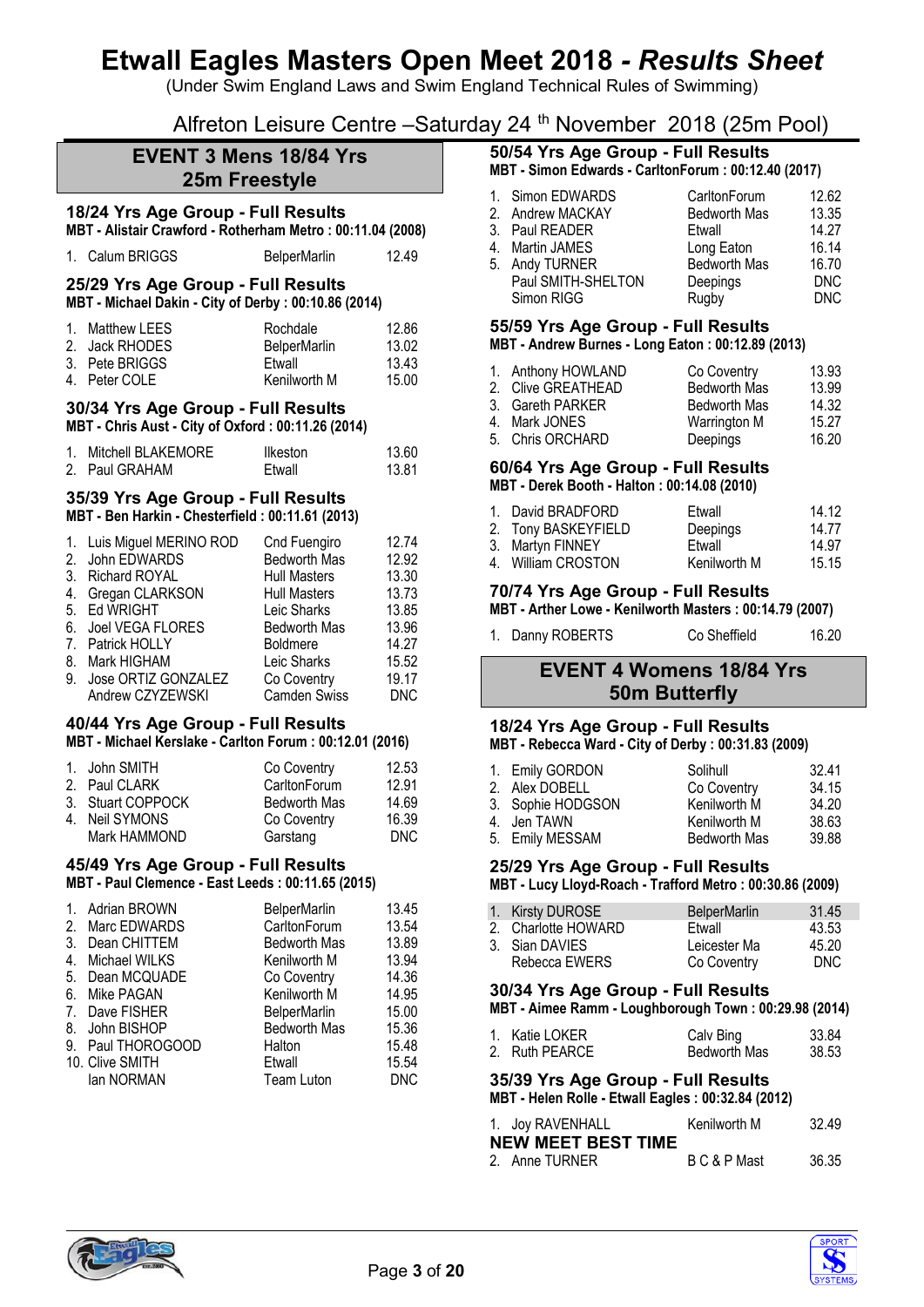(Under Swim England Laws and Swim England Technical Rules of Swimming)

# Alfreton Leisure Centre –Saturday 24 th November 2018 (25m Pool)

#### **40/44 Yrs Age Group - Full Results MBT - Jacqui Mann - Etwall Eagles : 00:32.36 (2016)**

|    | 1. Emma ANDERSON        | Banbury             | 34.36      |
|----|-------------------------|---------------------|------------|
|    | 2. Jill GROVES          | Kenilworth M        | 34.95      |
|    | 3. Sarah WYLLIE-HOWKINS | Banbury             | 35.26      |
| 4. | Laura MATKIN            | <b>Bedworth Mas</b> | 38.25      |
|    | 5. Sophie MATTHEWS      | Kenilworth M        | 38.62      |
| 6. | Clare WILKINSON         | Kenilworth M        | 40.35      |
|    | 7. Carolyn DYALL        | <b>Bedworth Mas</b> | 45.00      |
|    | 8. Kirsty SCOTT         | Deepings            | 45.26      |
|    | Sarah BROOKSBANK        | Loughborough        | <b>DNC</b> |
|    | Sarah COLLINGS          | <b>Bedworth Mas</b> | <b>DNC</b> |
|    |                         |                     |            |

#### **45/49 Yrs Age Group - Full Results MBT - Jenne Petit - Chesham : 00:31.81 (2016)**

| 1. Jeanne PETIT      | Chesham      | 32.47 |
|----------------------|--------------|-------|
| 2. Joanne HILEY      | Bedworth Mas | 33.14 |
| 3. Melanie MCWHIRTER | Kenilworth M | 35.88 |
| 4. Sue GEILL         | Kenilworth M | 38.43 |
|                      |              |       |

# **50/54 Yrs Age Group - Full Results**

**MBT - Sandra Jones - Gloucester Masters : 00:34.00 (2014)**

| 1. Helen READER    | Co Derby            | 36.27 |
|--------------------|---------------------|-------|
| 2. Kathryn WELLAND | Kenilworth M        | 39.19 |
| 3. Rachael KNIGHT  | CarltonForum        | 39.67 |
| 4. Helen FIELDER   | <b>Bedworth Mas</b> | 42.25 |
| 5. Claire COVENTRY | Co Coventry         | 42.43 |

# **55/59 Yrs Age Group - Full Results**

**MBT - Lindsey Gowland - Etwall Eagles : 00:35.02 (2012)**

| 1. Karen STACEY | Kenilworth M | 37.02 |
|-----------------|--------------|-------|
| 2. Maggi TUCK   | Long Eaton   | 40.12 |
| 3. Kiyoko NAISH | NottmLeander | 42.00 |
| 4. Pav JACKSON  | Co Coventry  | 48.43 |
| Janet BRIGGS    | Etwall       | DNC.  |

# **60/64 Yrs Age Group - Full Results**

**MBT - Rachel Barton - Trafford Metro : 00:36.32 (2009)**

| 1. Lindsey GOWLAND                                            | Etwall                           | 36.90                   |
|---------------------------------------------------------------|----------------------------------|-------------------------|
| <b>NEW MEET BEST TIME</b>                                     |                                  |                         |
| 2. Julie PHILLIPS<br>3. Christine GILLARD<br>4. Claire BROWSE | Long Eaton<br>Calv Bing<br>Otter | 49.67<br>50.07<br>59.96 |

# **65/69 Yrs Age Group - Full Results**

**MBT - Jennifer Merritt - Spondon Masters : 00:42.60 (2016)**

1. Valerie THORP Co Derby 1:02.13

# **EVENT 5 Mens 18/84 Yrs 50m Butterfly**

## **18/24 Yrs Age Group - Full Results MBT - Alistair Crawford - Rotherham Metro : 00:25.77 (2008)**

| 1. Tom LAMBERT   | Team Luton          | 29.11 |
|------------------|---------------------|-------|
| 2. Calum BRIGGS  | <b>BelperMarlin</b> | 30.46 |
| 3. Henry MORTON  | NottmLeander        | 31.42 |
| 4. Sam FAIRCHILD | Bedworth Mas        | 32.34 |

### **25/29 Yrs Age Group - Full Results MBT - David Holmes - Doncaster Dartes : 00:25.44 (2009)**

| 1. Christopher HOWE | Leicester Ma        | 29.69 |
|---------------------|---------------------|-------|
| 2. James MCQUILLIAM | Co Liverpool        | 30.47 |
| 2. Jack RHODES      | <b>BelperMarlin</b> | 30.47 |
| 4. Cameron KELLY    | Serpentine          | 30.88 |

# **30/34 Yrs Age Group - Full Results**

# **MBT - David Holmes - East Leeds : 00:27.00 (2014)** 1. Mitchell BLAKEMORE Ilkeston 33.41

# **35/39 Yrs Age Group - Full Results**

**MBT - Ben Harkin - Chesterfield : 00:27.35 (2013)**

| 1. Gye WHITLAM                         | DerbyPhoenix        | 29.62      |
|----------------------------------------|---------------------|------------|
| 2. Richard DELLAR-SHERMAN NottmLeander |                     | 30.17      |
| 3. Richard ROYAL                       | <b>Hull Masters</b> | 33.54      |
| 4. Joel VEGA FLORES                    | <b>Bedworth Mas</b> | 34.43      |
| 5. Andy CASTLE                         | Etwall              | 43.31      |
| 6. Jose ORTIZ GONZALEZ                 | Co Coventry         | 51.67      |
| Martin LEWIS                           | Loughborough        | <b>DNC</b> |
| Andrew CZYZEWSKI                       | Camden Swiss        | <b>DNC</b> |

# **40/44 Yrs Age Group - Full Results**

# **MBT - Jim Maskrey - BelperMarlin : 00:28.06 (2017)**

| 1. John SMITH           | Co Coventry         | 29.11      |
|-------------------------|---------------------|------------|
| 2. Paul CLARK           | CarltonForum        | 33.48      |
| 3. Alexander LE MARINEL | Co Coventry         | 35.04      |
| 4. Robert EGAN          | Kenilworth M        | 35.44      |
| 5. Andrew OLD           | Bebington           | 37.77      |
| 6. Neil SYMONS          | Co Coventry         | 44.52      |
| Mark HAMMOND            | Garstang            | <b>DNC</b> |
| Dave BOWER              | <b>BelperMarlin</b> | <b>DNC</b> |
|                         |                     |            |

# **45/49 Yrs Age Group - Full Results**

# **MBT - Paul Clemence - East Leeds : 00:27.84 (2016)**

| 1. Kenneth FLETT   | <b>BelperMarlin</b> | 30.52 |
|--------------------|---------------------|-------|
| 2. Adrian BROWN    | <b>BelperMarlin</b> | 33.17 |
| 3. Andrew SHEPPARD | NottmLeander        | 33.97 |
| 4. Desmond BURLEY  | <b>Boldmere</b>     | 35.63 |
| 5. Michael WILKS   | Kenilworth M        | 36.58 |
| 6. Dean MCQUADE    | Co Coventry         | 37.76 |
| 7. John BISHOP     | <b>Bedworth Mas</b> | 41.91 |
| lan NORMAN         | Team Luton          | DNC   |

### **50/54 Yrs Age Group - Full Results MBT - Steve Goodall - Chesterfield : 00:29.40 (2016)**

| 1. Steven GOODALL | Chesterfield        | 30.40 |
|-------------------|---------------------|-------|
| 2. Simon EDWARDS  | CarltonForum        | 31.87 |
| 3. Colin ROBBINS  | NottmLeander        | 32.86 |
| 4. Garry VICKERS  | Etwall              | 32.91 |
| 5. Andrew MACKAY  | <b>Bedworth Mas</b> | 34.48 |
| 6. Andy TURNER    | <b>Bedworth Mas</b> | 41.96 |
| 7. Martin JAMES   | Long Eaton          | 47.89 |



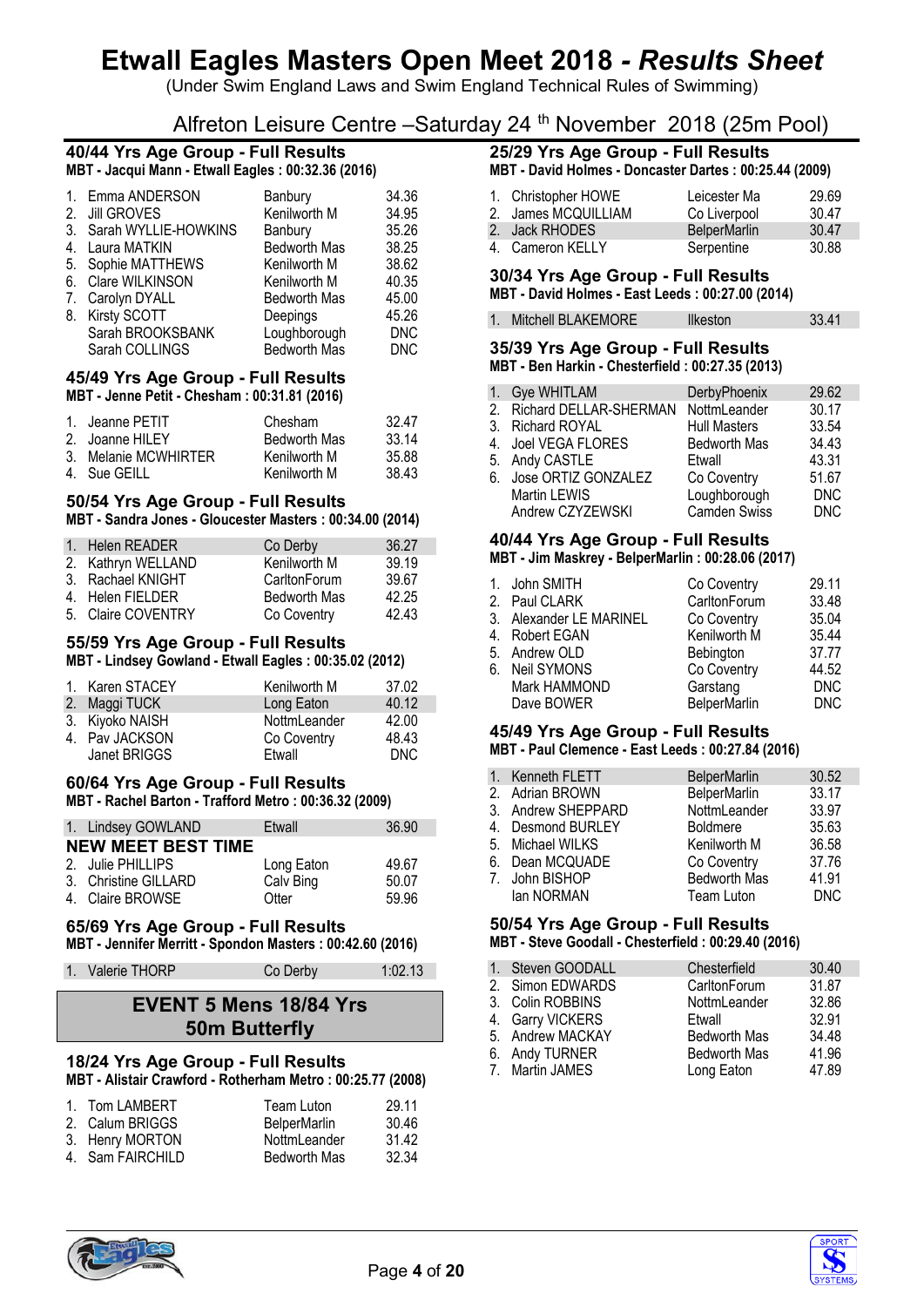(Under Swim England Laws and Swim England Technical Rules of Swimming)

# Alfreton Leisure Centre –Saturday 24 th November 2018 (25m Pool)

#### **55/59 Yrs Age Group - Full Results MBT - Andrew Burnes - Long Eaton : 00:31.30 (2013)**

| 1. Anthony HOWLAND | Co Coventry         | 32.40 |
|--------------------|---------------------|-------|
| 2. Gareth PARKER   | <b>Bedworth Mas</b> | 34.58 |
| 3. Clive GREATHEAD | <b>Bedworth Mas</b> | 35.64 |
| 4. Mark JONES      | Warrington M        | 37.24 |
| 5. Pete PURDY      | Perry B & TS        | 43.30 |
| 6. Chris ORCHARD   | Deepings            | 49.66 |

## **60/64 Yrs Age Group - Full Results MBT - Graham Powell - Team Luton : 00:32.49 (2017)**

| 1. David BRADFORD  | Etwall       | 34.37 |
|--------------------|--------------|-------|
| 2. William CROSTON | Kenilworth M | 35.52 |
| 3. Rob STEEL       | NottmLeander | 37.09 |

# **65/69 Yrs Age Group - Full Results**

**MBT - Neil Mackinnon - Trafford Metro : 00:33.27 (2009)**

| 1. James CORBETT  | <b>BelperMarlin</b> | 38.85 |
|-------------------|---------------------|-------|
| 2. Derek BOOTH    | Warrington M        | 39.24 |
| 3. Keith ROTHWELL | Arfon               | 47 71 |

#### **70/74 Yrs Age Group - Full Results MBT - Keith Ingram - Birmingham Masters : 00:39.76 (2012)**

| 1. Graham PADGETT | Warrington M | 43.92 |
|-------------------|--------------|-------|

# **75/79 Yrs Age Group - Full Results**

### **MBT - Ted Evans - City of Derby : 00:51.60 (2011)**

|  |  | 1. Paul CLARKE | Beaver Mast | 57.75 |
|--|--|----------------|-------------|-------|
|--|--|----------------|-------------|-------|

# **EVENT 6 Mens/Womens 18/84 Yrs 100m Backstroke**

# **MENS 18/24 Yrs Age Group - Full Results**

**MBT - Jonny Higham - NottmLeander : 01:01.09 (2017)**

1. Tom LAMBERT Team Luton 1:06.48

### **MENS 25/29 Yrs Age Group - Full Results MBT - David Holmes - Doncaster Dartes : 01:01.56 (2009)**

| 1. James MCQUILLIAM | Co Liverpool        | 1:11.35 |
|---------------------|---------------------|---------|
| 2. Jack RHODES      | <b>BelperMarlin</b> | 1:14.26 |

# **MENS 35/39 Yrs Age Group - Full Results**

**MBT - Alex Thurston - Nottingham Leander : 01:00.93 (2016)**

| 1. Gregan CLARKSON  | <b>Hull Masters</b> | 1:19.80 |
|---------------------|---------------------|---------|
| 2. Joel VEGA FLORES | Bedworth Mas        | 1:29.78 |
| Martin LEWIS        | Loughborough        | DNC.    |

### **MENS 40/44 Yrs Age Group - Full Results MBT - Michael Kerslake - CarltonForum : 01:00.88 (2016)**

Dave BOWER BelperMarlin DNC

# **MENS 45/49 Yrs Age Group - Full Results MBT - Paul Clemence - East Leeds : 01:06.13 (2015)**

| 1. Dean ANSCOMBE | NottmLeander        | 1:13.54 |
|------------------|---------------------|---------|
| 2. Dean MCQUADE  | Co Coventry         | 1:31.77 |
| 3. John BISHOP   | <b>Bedworth Mas</b> | 1:40.05 |

# **MENS 50/54 Yrs Age Group - Full Results**

**MBT - Steve Burcham - Kenilworth Masters : 01:08.26 (2007)**

| 1. Andrew MACKAY  | Bedworth Mas | 1:17.46 |
|-------------------|--------------|---------|
| 2. Steven GOODALL | Chesterfield | 1:26.45 |
| 3. Andy TURNER    | Bedworth Mas | 1:35.76 |

#### **MENS 55/59 Yrs Age Group - Full Results MBT - Trevor Clark - Kenilworth Masters : 01:14.84 (2009)**

| 1. Mark JONES      | Warrington M | 1:21.00 |
|--------------------|--------------|---------|
| 2. Anthony HOWLAND | Co Coventry  | 1:21.26 |

## **MENS 60/64 Yrs Age Group - Full Results MBT - Graham Padgett - Warrington : 01:23.28 (2007)**

| Tony BASKEYFIELD | Deepings | 1:28.91 |
|------------------|----------|---------|
|                  |          |         |

## **MENS 65/69 Yrs Age Group - Full Results MBT - Neil MacKinnon - Trafford Metro : 01:25.78 (2008)**

| 1. Derek BOOTH | Warrington M | 1:34.36 |
|----------------|--------------|---------|
| 2. Chris THORP | Etwall       | 1:45.63 |

# **MENS 80/84 Yrs Age Group - Full Results**

**MBT - Not Established - - : 09:59.99 (-)**

| 1. Ted EVANS              | Co Derby | 2:15.35 |
|---------------------------|----------|---------|
| <b>NEW MEET BEST TIME</b> |          |         |

#### **WOMENS 18/24 Yrs Age Group - Full Results MBT - Terianne Sutton - Melton Mowbray : 01:12.22 (2008)**

| 1. Alex DOBELL    | Co Coventry  | 1:17.06 |
|-------------------|--------------|---------|
| 2. Sophie HODGSON | Kenilworth M | 1:18.89 |
| 3. Jen TAWN       | Kenilworth M | 1:28.59 |

### **WOMENS 25/29 Yrs Age Group - Full Results MBT - Katie Loker - Calverton Bingham : 01:09.37 (2011)**

| 1. Gill BALL  | Bedworth Mas | 1:37.99 |
|---------------|--------------|---------|
| Rebecca EWERS | Co Coventry  | DNC.    |

#### **WOMENS 30/34 Yrs Age Group - Full Results MBT - Steph Brakespear - Nottm Leander : 01:12.86 (2008)**

| 1. Katie LOKER | Calv Bing           | 1:13.66 |
|----------------|---------------------|---------|
| 2. Ruth PEARCE | <b>Bedworth Mas</b> | 1:25.84 |
| Katie HOLMES   | Colchester          | DNC.    |

**WOMENS 35/39 Yrs Age Group - Full Results MBT - Sarah Collings - Bedworth Masters : 01:11.33 (2016)**

| 1. Lorna DASHFIELD | <b>BelperMarlin</b> | 1:18.29 |
|--------------------|---------------------|---------|
| 2. Joy RAVENHALL   | Kenilworth M        | 1:18.48 |

#### **WOMENS 40/44 Yrs Age Group - Full Result MBT - Jill Groves - Kenilworth Masters : 01:15.11 (2016)**

| 1. Jill GROVES     | Kenilworth M | 1:16.22 |
|--------------------|--------------|---------|
| 2. Sophie MATTHEWS | Kenilworth M | 1:24.05 |
| 3. Clare WILKINSON | Kenilworth M | 1:26.87 |
| 4. Kirsty SCOTT    | Deepings     | 1:34.04 |
| Sarah COLLINGS     | Bedworth Mas | DNC.    |

### **WOMENS 45/49 Yrs Age Group - Full Results MBT - Philippa Rickard - East Leeds : 01:15.99 (2016)**

| 1. Sue GEILL         | Kenilworth M | 1:23.89 |
|----------------------|--------------|---------|
| 2. Melanie MCWHIRTER | Kenilworth M | 1:24.73 |



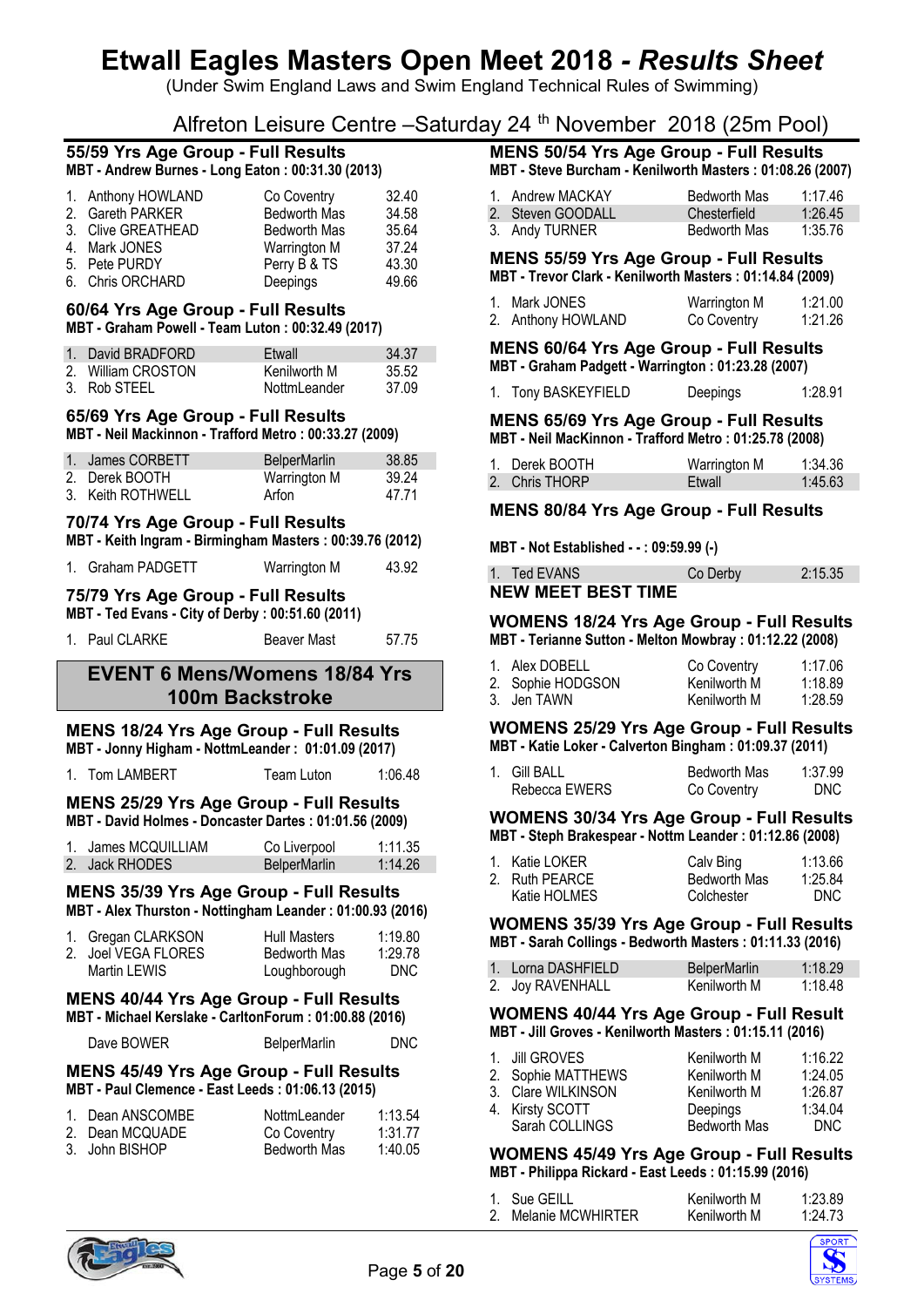(Under Swim England Laws and Swim England Technical Rules of Swimming)

Alfreton Leisure Centre –Saturday 24 th November 2018 (25m Pool)

|                                                                                                   | <b>WOMENS 50/54 Yrs Age Group - Full Results</b><br>MBT - Helen Reader - Co Derby: 01:20.31 (2017)         |                                                              |                                  |  |
|---------------------------------------------------------------------------------------------------|------------------------------------------------------------------------------------------------------------|--------------------------------------------------------------|----------------------------------|--|
|                                                                                                   | 1. Helen READER                                                                                            | Co Derby                                                     | 1:20.48                          |  |
|                                                                                                   | <b>WOMENS 55/59 Yrs Age Group - Full Results</b><br>MBT - Rachel Barton - Aquabears: 01:22.50 (2006)       |                                                              |                                  |  |
|                                                                                                   | 1. Maggi TUCK<br>2. Pav JACKSON                                                                            | Long Eaton<br>Co Coventry                                    | 1:23.22<br>1:42.61               |  |
|                                                                                                   | <b>WOMENS 60/64 Yrs Age Group - Full Results</b><br>MBT - Pauline Inwood - City of Derby : 01:32.60 (2012) |                                                              |                                  |  |
|                                                                                                   | 1. Carol BALL                                                                                              | <b>Bedworth Mas</b>                                          | 1:43.30                          |  |
|                                                                                                   | <b>WOMENS 65/69 Yrs Age Group - Full Results</b><br>MBT - Pauline Inwood - Co Derby: 01:38.00 (2017)       |                                                              |                                  |  |
| $1_{-}$                                                                                           | Susan CUMMINGS                                                                                             | Banbury                                                      | 1:43.74                          |  |
|                                                                                                   | <b>EVENT 7 Womens 18/84 Yrs</b><br><b>25m Breaststroke</b>                                                 |                                                              |                                  |  |
|                                                                                                   | 18/24 Yrs Age Group - Full Results<br>MBT - Rebecca Ward - City of Derby : 00:17.22 (2009)                 |                                                              |                                  |  |
|                                                                                                   | 1. Sophie HODGSON<br>2. Jen TAWN<br>3. Alex DOBELL                                                         | Kenilworth M<br>Kenilworth M<br>Co Coventry                  | 18.21<br>19.45<br>19.66          |  |
|                                                                                                   | 25/29 Yrs Age Group - Full Results<br>MBT - Alice Lane - Boldmere: 00:16.94 (2014)                         |                                                              |                                  |  |
| $1_{-}$<br>2.                                                                                     | Ali BALL<br><b>Gill BALL</b><br>Rebecca EWERS                                                              | Bedworth Mas<br>Bedworth Mas<br>Co Coventry                  | 21.08<br>24.85<br><b>DNC</b>     |  |
|                                                                                                   | 30/34 Yrs Age Group - Full Results<br>MBT - Christine Hawkrigg - City of Derby: 00:17.07 (2011)            |                                                              |                                  |  |
|                                                                                                   | 1. Katie LOKER<br>2. Sophie NEWMAN                                                                         | Calv Bing<br>Bedworth Mas                                    | 17.68<br>19.16                   |  |
| 35/39 Yrs Age Group - Full Results<br>MBT - Clare Wilkinson - Kenilworth Masters: 00:16.51 (2013) |                                                                                                            |                                                              |                                  |  |
| 1.<br>2.                                                                                          | Jojo LATHAM<br><b>Joy RAVENHALL</b>                                                                        | Etwall<br>Kenilworth M                                       | 18.02<br>20.50                   |  |
|                                                                                                   | 40/44 Yrs Age Group - Full Results<br>MBT - Helen Rollé - Etwall: 00:16.87 (2017)                          |                                                              |                                  |  |
| 1.<br>2.<br>3.<br>4.                                                                              | Clare WILKINSON<br>Sophie MATTHEWS<br><b>Jill GROVES</b><br><b>Ruth RINZE</b>                              | Kenilworth M<br>Kenilworth M<br>Kenilworth M<br>Kenilworth M | 17.52<br>18.72<br>19.41<br>19.78 |  |

5. Laura MATKIN Bedworth Mas 21.58

**45/49 Yrs Age Group - Full Results MBT - Tracy McGhie - Melton M'bry : 00:19.33 (2011)**

| 1. Melanie MCWHIRTER      | Kenilworth M | 17.89      |
|---------------------------|--------------|------------|
| <b>NEW MEET BEST TIME</b> |              |            |
| 2. Jacqui MANN            | Etwall       | 19.66      |
| 3. Sue GEILL              | Kenilworth M | 20.70      |
| 4. Joanne BUTLER          | Banbury      | 22.30      |
| 5. Helen BARNBY-PORRITT   | Banbury      | 22.79      |
| 6. Marie COWIE            | Etwall       | 23.97      |
| 7. Helen WOODCOCK         | Leic Sharks  | 25.80      |
| Sharon EVANS              | B C & P Mast | <b>DNC</b> |

## **50/54 Yrs Age Group - Full Results MBT - Karen Stacey - Spondon Masters : 00:18.29 (2011)**

| 1. Claire COVENTRY  | Co Coventry         | 19.91 |
|---------------------|---------------------|-------|
| 2. Rachael KNIGHT   | CarltonForum        | 20.76 |
| 3. Helen FIELDER    | <b>Bedworth Mas</b> | 21.49 |
| 4. Claire KING      | <b>Bedworth Mas</b> | 22.74 |
| 5. Sarah PAGAN      | Kenilworth M        | 23.22 |
| 6. Pandora SANGSTER | Leic Sharks         | 23.28 |
|                     |                     |       |

#### **55/59 Yrs Age Group - Full Results MBT - Jennifer Merritt - Spondon Masters : 00:18.76 (2007)**

| 1. Karen STACEY | Kenilworth M | 19.97 |
|-----------------|--------------|-------|
| 2. Pay JACKSON  | Co Coventry  | 20.95 |

### **60/64 Yrs Age Group - Full Results MBT - Lindsey Gowland - Etwall : 00:19.26 (2017)**

| 1. Linda DOOTSON | Leicester Ma | 24.27 |
|------------------|--------------|-------|
| 2. Claire BROWSE | Otter        | 25.10 |

# **65/69 Yrs Age Group - Full Results**

**MBT - Jennifer Merritt - Spondon Mast : 00:20.88 (2017)**

| 1. Jennifer MERRITT       | Spondon Mast | 20.10 |
|---------------------------|--------------|-------|
| <b>NEW MEET BEST TIME</b> |              |       |
| 2. Pauline INWOOD         | Co Derby     | 23.23 |
| 3. Anne RUSSELL           | Banbury      | 23.43 |
| 4. Susan CUMMINGS         | Banbury      | 24.85 |
|                           |              |       |

#### **75/79 Yrs Age Group - Full Results MBT - Not Established - - : 09:59.99 (-)**

| 1. Barbara LEGG           | Banbury | 26.81 |
|---------------------------|---------|-------|
| <b>NEW MEET BEST TIME</b> |         |       |



6. Joanne BEEDHAM

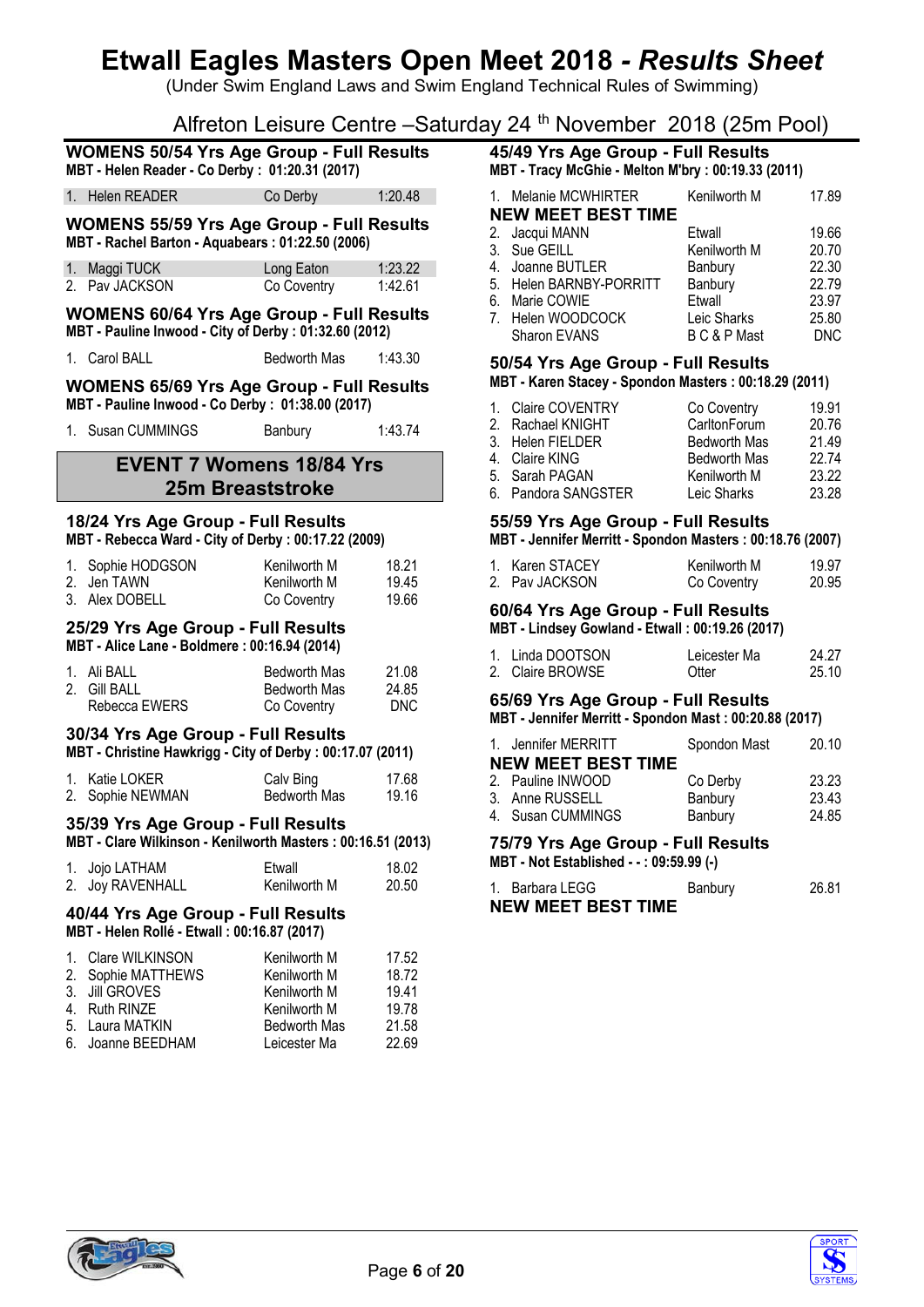(Under Swim England Laws and Swim England Technical Rules of Swimming)

Alfreton Leisure Centre –Saturday 24 th November 2018 (25m Pool)

# **EVENT 8 Mens 18/84 Yrs 25m Breaststroke**

# **25/29 Yrs Age Group - Full Results**

**MBT - David Sankey - Long Eaton : 00:13.95 (2009)**

| 1. Matthew LEES | Rochdale            | 15.94 |
|-----------------|---------------------|-------|
| 2. Jack RHODES  | <b>BelperMarlin</b> | 18.13 |
| 3. Pete BRIGGS  | Etwall              | 18.42 |
| 4. Peter COLE   | Kenilworth M        | 19.29 |

# **30/34 Yrs Age Group - Full Results**

**MBT - Carl Rippon - Nottingham : 00:14.70 (2005)**

| Mitchell BLAKEMORE | Ilkeston | 17.25 |
|--------------------|----------|-------|
|                    |          |       |

#### **35/39 Yrs Age Group - Full Results MBT - Carl Shaw - Nottingham Leander : 00:14.17 (2016)**

| 1. Luis Miguel MERINO ROD | Cnd Fuengiro | 15.38 |
|---------------------------|--------------|-------|
| 2. Joel VEGA FLORES       | Bedworth Mas | 18.06 |
| 3. Mark HIGHAM            | Leic Sharks  | 18.95 |

# **40/44 Yrs Age Group - Full Results**

#### **MBT - Robert Robson - Kenilworth Masters : 00:14.64 (2009)**

| 1. Robert EGAN    | Kenilworth M        | 16.22 |
|-------------------|---------------------|-------|
| 2. Stuart COPPOCK | <b>Bedworth Mas</b> | 16.63 |
| 3. Paul CLARK     | CarltonForum        | 17 72 |
| 4. Neil SYMONS    | Co Coventry         | 19.55 |

#### **45/49 Yrs Age Group - Full Results MBT - Paul Clemence - East Leeds : 00:14.73 (2016)**

| 1. Desmond BURLEY | <b>Boldmere</b>     | 16.83 |
|-------------------|---------------------|-------|
| 2. Michael WILKS  | Kenilworth M        | 17.29 |
| 3. Marc EDWARDS   | CarltonForum        | 17.35 |
| 4. Dean MCQUADE   | Co Coventry         | 17.66 |
| 5. Dean CHITTEM   | <b>Bedworth Mas</b> | 17.89 |
| 6. Adrian BROWN   | <b>BelperMarlin</b> | 18.03 |
| 7. Paul THOROGOOD | Halton              | 19.10 |
| 8. Mike PAGAN     | Kenilworth M        | 21.88 |
| 9. Stephen DYMOND | <b>BelperMarlin</b> | 22.69 |
|                   |                     |       |

## **50/54 Yrs Age Group - Full Results MBT - Neville Barton - Aquabears : 00:15.61 (2006)**

| 1. Simon EDWARDS   | CarltonForum        | 16.55 |
|--------------------|---------------------|-------|
| 2. Andrew MACKAY   | <b>Bedworth Mas</b> | 18.44 |
| 3. Andy TURNER     | <b>Bedworth Mas</b> | 21.54 |
| Paul SMITH-SHELTON | Deepings            | DNC   |
| Simon RIGG         | Rugby               | DNC.  |
| Dave DANIELS       | Etwall              | DO ST |

#### **55/59 Yrs Age Group - Full Results MBT - Neville Barton - Trafford Metro : 00:15.48 (2009)**

| 1. Anthony HOWLAND | Co Coventry         | 17.66 |
|--------------------|---------------------|-------|
| 2. Clive GREATHEAD | <b>Bedworth Mas</b> | 18.01 |
| 3. Mark JONES      | Warrington M        | 18.71 |
| 4. Gareth PARKER   | <b>Bedworth Mas</b> | 19.08 |
| 5. Chris ORCHARD   | Deepings            | 19.60 |

| 60/64 Yrs Age Group - Full Results<br>MBT - Frank Stoney - City of Coventry: 00:17.29 (2010) |                   |        |       |  |
|----------------------------------------------------------------------------------------------|-------------------|--------|-------|--|
|                                                                                              | 1. David BRADFORD | Etwall | 17.13 |  |

# **NEW MEET BEST TIME**

# **65/69 Yrs Age Group - Full Results**

**MBT - Neil MacKinnon - Trafford Metro : 00:18.04 (2008)**

| John EDWARDS | Halton | <b>DNC</b> |
|--------------|--------|------------|
|              |        |            |

#### **70/74 Yrs Age Group - Full Results MBT - Ted Evans - City of Derby : 00:21.05 (2006)**

1. Danny ROBERTS Co Sheffield 23.97

# **75/79 Yrs Age Group - Full Results**

**MBT - Ted Evans - City of Derby : 00:22.44 (2010)** 1. Paul CLARKE Beaver Mast 21.83

**NEW MEET BEST TIME**

# **EVENT 9 Womens 18/84 Yrs 50m Freestyle**

#### **18/24 Yrs Age Group - Full Results MBT - Rebecca Ward - City of Derby : 00:28.12 (2009)**

| 1. Sophie HODGSON | Kenilworth M | 29.45 |
|-------------------|--------------|-------|
| 2. Alex DOBELL    | Co Coventry  | 31.08 |
| 3. Jen TAWN       | Kenilworth M | 31.33 |
| 4. Emily MESSAM   | Bedworth Mas | 33.39 |

# **25/29 Yrs Age Group - Full Results**

**MBT - Kirstie Donaldson - Etwall Eagles : 00:28.66 (2009)**

| 1. Kirsty DUROSE    | <b>BelperMarlin</b> | 29.42 |
|---------------------|---------------------|-------|
| 2. Ali BALL         | Bedworth Mas        | 34.44 |
| 3. Charlotte HOWARD | Etwall              | 36.92 |
| 4. Gill BALL        | <b>Bedworth Mas</b> | 37.17 |
| 5. Sian DAVIES      | Leicester Ma        | 39.13 |
| Rebecca EWERS       | Co Coventry         | DNC.  |

# **30/34 Yrs Age Group - Full Results**

**MBT - Aimee Ramm - Loughborough Town : 00:27.92 (2014)**

| 1. Leanne ATKINS | Long Eaton          | 28.70 |
|------------------|---------------------|-------|
| 2. Katie LOKER   | Calv Bing           | 31.09 |
| 3. Sophie NEWMAN | Bedworth Mas        | 32.25 |
| 4. Ruth PEARCE   | <b>Bedworth Mas</b> | 33.30 |

#### **35/39 Yrs Age Group - Full Results MBT - Mel McWhirter - Kenilworth Masters : 00:28.94 (2008)**

| 1. Joy RAVENHALL      | Kenilworth M        | 30.74 |
|-----------------------|---------------------|-------|
| 2. Jojo LATHAM        | Etwall              | 31.17 |
| 3. Renee WRIGHT       | Leicester Ma        | 32 27 |
| 4. Lorena PEREZ NIETO | Cnd Fuengiro        | 33.56 |
| 5. Gemma SAILSBURY    | <b>Bedworth Mas</b> | 36.51 |



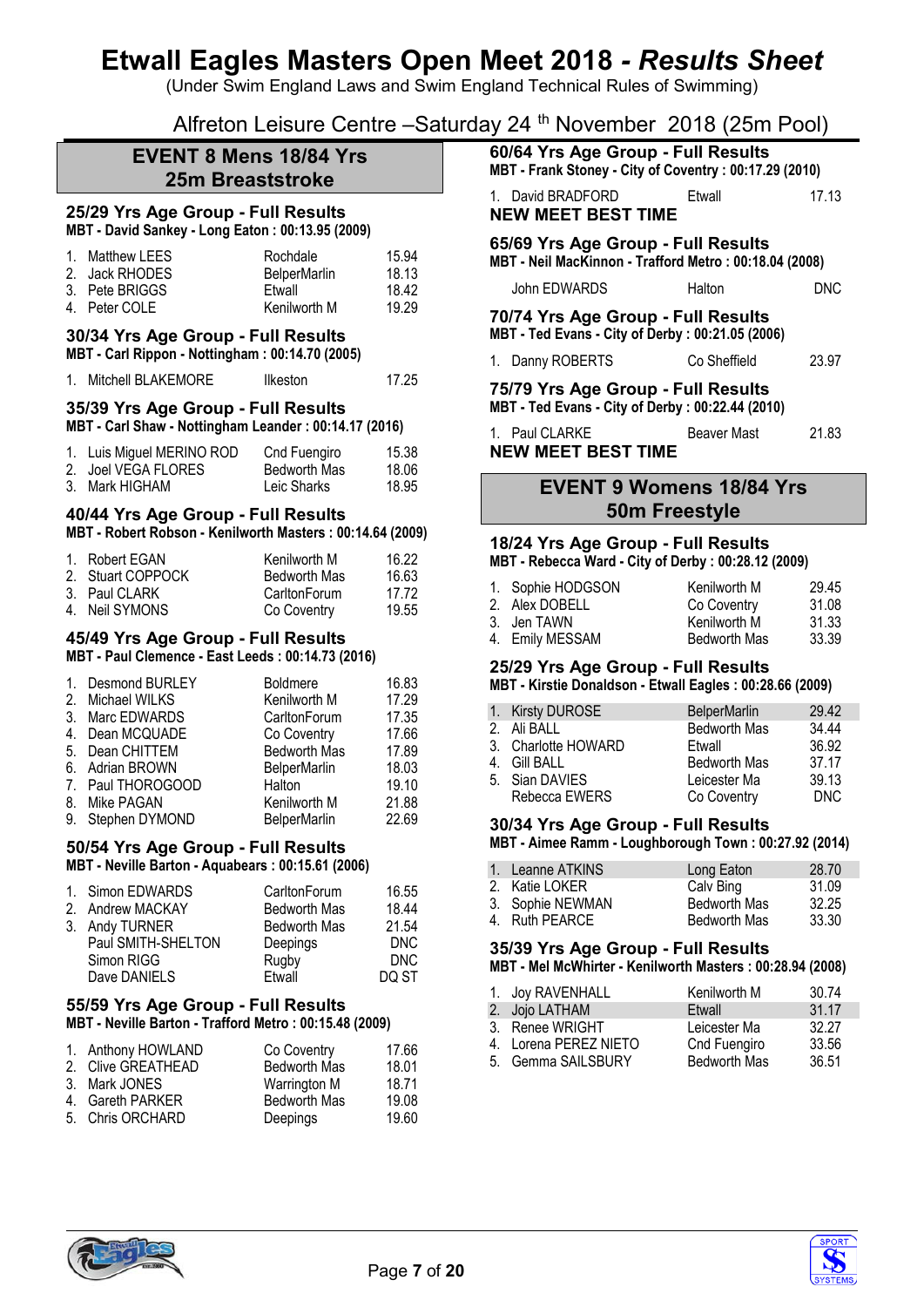(Under Swim England Laws and Swim England Technical Rules of Swimming)

# Alfreton Leisure Centre –Saturday 24 th November 2018 (25m Pool)

## **40/44 Yrs Age Group - Full Results MBT - Sarah Brandrick - City of Derby : 00:29.66 (2009)**

| $\mathbf{1}$ . | <b>Jill GROVES</b>   | Kenilworth M        | 31.75      |
|----------------|----------------------|---------------------|------------|
| 2.             | Sophie MATTHEWS      | Kenilworth M        | 32.39      |
| 3.             | Clare WILKINSON      | Kenilworth M        | 34.28      |
| 4.             | Laura MATKIN         | Bedworth Mas        | 34.38      |
| 5.             | Sarah WYLLIE-HOWKINS | Banbury             | 34.89      |
| 6.             | <b>Ruth RINZE</b>    | Kenilworth M        | 35.47      |
| 7.             | Carolyn DYALL        | <b>Bedworth Mas</b> | 35.48      |
| 8.             | <b>Kirsty SCOTT</b>  | Deepings            | 35.83      |
| 9.             | Miranda BAINBRIGGE   | <b>Etwall</b>       | 36.71      |
|                | 10. Joanne BEEDHAM   | Leicester Ma        | 37.85      |
|                | Sarah BROOKSBANK     | Loughborough        | <b>DNC</b> |

# **45/49 Yrs Age Group - Full Results**

#### **MBT - Suzanne Linton - Kenilworth Masters : 00:30.21 (2008)**

| 1. Melanie MCWHIRTER      | Kenilworth M        | 30.16 |
|---------------------------|---------------------|-------|
| <b>NEW MEET BEST TIME</b> |                     |       |
| 2. Jeanne PETIT           | Chesham             | 31.32 |
| 3. Joanne HILEY           | <b>Bedworth Mas</b> | 31.56 |
| 4. Sue GEILL              | Kenilworth M        | 32.39 |
| 5. Nicky OWEN             | <b>BelperMarlin</b> | 32.41 |
| 6. Marie COWIE            | Etwall              | 38.36 |
| 7. Joanne BUTLER          | Banbury             | 41.67 |
| 8. Helen BARNBY-PORRITT   | Banbury             | 44.11 |

## **50/54 Yrs Age Group - Full Results MBT - Lindsey Gowland - Wolverhampton : 00:30.36 (2007)**

| 1. Helen READER    | Co Derby            | 32.50 |
|--------------------|---------------------|-------|
| 2. Kathryn WELLAND | Kenilworth M        | 32.90 |
| 3. Rachael KNIGHT  | CarltonForum        | 33.39 |
| 4. Claire COVENTRY | Co Coventry         | 33.75 |
| 5. Sarah PAGAN     | Kenilworth M        | 35.72 |
| 6. Claire KING     | <b>Bedworth Mas</b> | 36.70 |

## **55/59 Yrs Age Group - Full Results MBT - Lindsey Gowland - Etwall Eagles : 00:31.18 (2012)**

| 1. Karen STACEY | Kenilworth M | 33.04 |
|-----------------|--------------|-------|
| 2. Maggi TUCK   | Long Eaton   | 35.34 |
| 3. Pay JACKSON  | Co Coventry  | 39.75 |
| 4. Jose MILLS   | Leicester Ma | 42.19 |

# **60/64 Yrs Age Group - Full Results**

**MBT - Rachel Barton - Trafford Metro : 00:31.68 (2009)**

| 1. Lindsey GOWLAND   | Etwall              | 31.83 |
|----------------------|---------------------|-------|
| 2. Christine GILLARD | Calv Bing           | 38.56 |
| 3. Carol BALL        | <b>Bedworth Mas</b> | 41.52 |
| 4. Claire BROWSE     | Otter               | 42.10 |
| 5. Julie PHILLIPS    | Long Eaton          | 45.77 |

# **65/69 Yrs Age Group - Full Results**

## **MBT - Jennifer Merritt - Spondon Mast : 00:36.37 (2016)**

| 1. Jennifer MERRITT | Spondon Mast | 36.75 |
|---------------------|--------------|-------|
| 2. Pauline INWOOD   | Co Derby     | 38.82 |
| 3. Valerie THORP    | Co Derby     | 40.26 |
| 4. Susan CUMMINGS   | Banbury      | 42.84 |
| 5. Anne RUSSELL     | Banbury      | 47.52 |

### **70/74 Yrs Age Group - Full Results MBT - Mary Holland - Long Eaton : 00:40.46 (2016)**

| 1. Mary HOLLAND | Long Eaton | 41.45 |
|-----------------|------------|-------|



# **75/79 Yrs Age Group - Full Results**

**MBT - Rosemary Mcchesney - City of Derby : 01:00.07 (2010)**

#### 1. Barbara LEGG Banbury 52.22 **NEW MEET BEST TIME**

**EVENT 10 Mens 18/84 Yrs 50m Freestyle**

# **18/24 Yrs Age Group - Full Results**

**MBT - Alistair Crawford - Rotherham Metro : 00:24.30 (2008)**

| 1. Calum BRIGGS  | <b>BelperMarlin</b> | 26.71 |
|------------------|---------------------|-------|
| 2. Henry MORTON  | NottmLeander        | 29.48 |
| 3. Sam FAIRCHILD | Bedworth Mas        | 30.34 |

# **25/29 Yrs Age Group - Full Results**

**MBT - David Holmes - Doncaster Dartes : 00:23.62 (2009)**

| 1. Christopher HOWE<br>2. James MCQUILLIAM | Leicester Ma<br>Co Liverpool | 26.61<br>27.24 |
|--------------------------------------------|------------------------------|----------------|
| 3. Matthew LEES                            | Rochdale                     | 28.04          |
| 4. Jack RHODES                             | <b>BelperMarlin</b>          | 28.23          |
| 5. Pete BRIGGS                             | Etwall                       | 29.16          |
| 6. Peter COLE                              | Kenilworth M                 | 3272           |

# **30/34 Yrs Age Group - Full Results**

**MBT - David Holland - Etwall Eagles : 00:26.04 (2012)**

| 1. Mitchell BLAKEMORE | <b>Ilkeston</b> | 29.84 |
|-----------------------|-----------------|-------|
| 2. Paul GRAHAM        | Etwall          | 30.50 |
| David NEAL            | Garstang        | DNC.  |

# **35/39 Yrs Age Group - Full Results**

#### **MBT - Ben Harkin - Chesterfield : 00:24.49 (2013)**

| 1.                               | Gye WHITLAM          | DerbyPhoenix        | 27.81      |
|----------------------------------|----------------------|---------------------|------------|
| 2.                               | Matt TOOGOOD         | TelfordAqua         | 27.87      |
| 3.                               | <b>Richard ROYAL</b> | <b>Hull Masters</b> | 28.34      |
| 4.                               | Gregan CLARKSON      | <b>Hull Masters</b> | 28.96      |
| 5.                               | Graham ASPINALL      | NottmLeander        | 29.06      |
| 6.                               | John EDWARDS         | Bedworth Mas        | 29.33      |
| $7_{\scriptscriptstyle{\ddots}}$ | Patrick HOLLY        | <b>Boldmere</b>     | 30.71      |
| 8.                               | Joel VEGA FLORES     | <b>Bedworth Mas</b> | 30.72      |
| 9.                               | Ben HODGSON          | <b>BelperMarlin</b> | 30.76      |
|                                  | 10. Ed WRIGHT        | Leic Sharks         | 31.10      |
|                                  | 11. Andy CASTLE      | Etwall              | 34.15      |
|                                  | 12. Mark HIGHAM      | Leic Sharks         | 34.96      |
|                                  | Martin LEWIS         | Loughborough        | <b>DNC</b> |
|                                  | Andrew CZYZEWSKI     | <b>Camden Swiss</b> | <b>DNC</b> |

### **40/44 Yrs Age Group - Full Results MBT - Marcel Scholten - Modernians : 00:25.45 (2006)**

| $\mathbf{1}$ . | Michael KERSLAKE        | CarltonForum    | 26.13      |
|----------------|-------------------------|-----------------|------------|
|                | 2. John SMITH           | Co Coventry     | 27.31      |
|                | 3. Adam PARKINSON       | Winsford        | 29.68      |
|                | 4. Paul CLARK           | CarltonForum    | 29.81      |
|                | 4. Eugene KEOGH         | <b>Boldmere</b> | 29.81      |
|                | 6. Alexander LE MARINEL | Co Coventry     | 30.73      |
|                | 7. Andrew OLD           | Bebington       | 31.10      |
|                | 8. Robert EGAN          | Kenilworth M    | 31.85      |
| 9.             | <b>Neil SYMONS</b>      | Co Coventry     | 35.49      |
|                | Mark HAMMOND            | Garstang        | <b>DNC</b> |
|                |                         |                 |            |

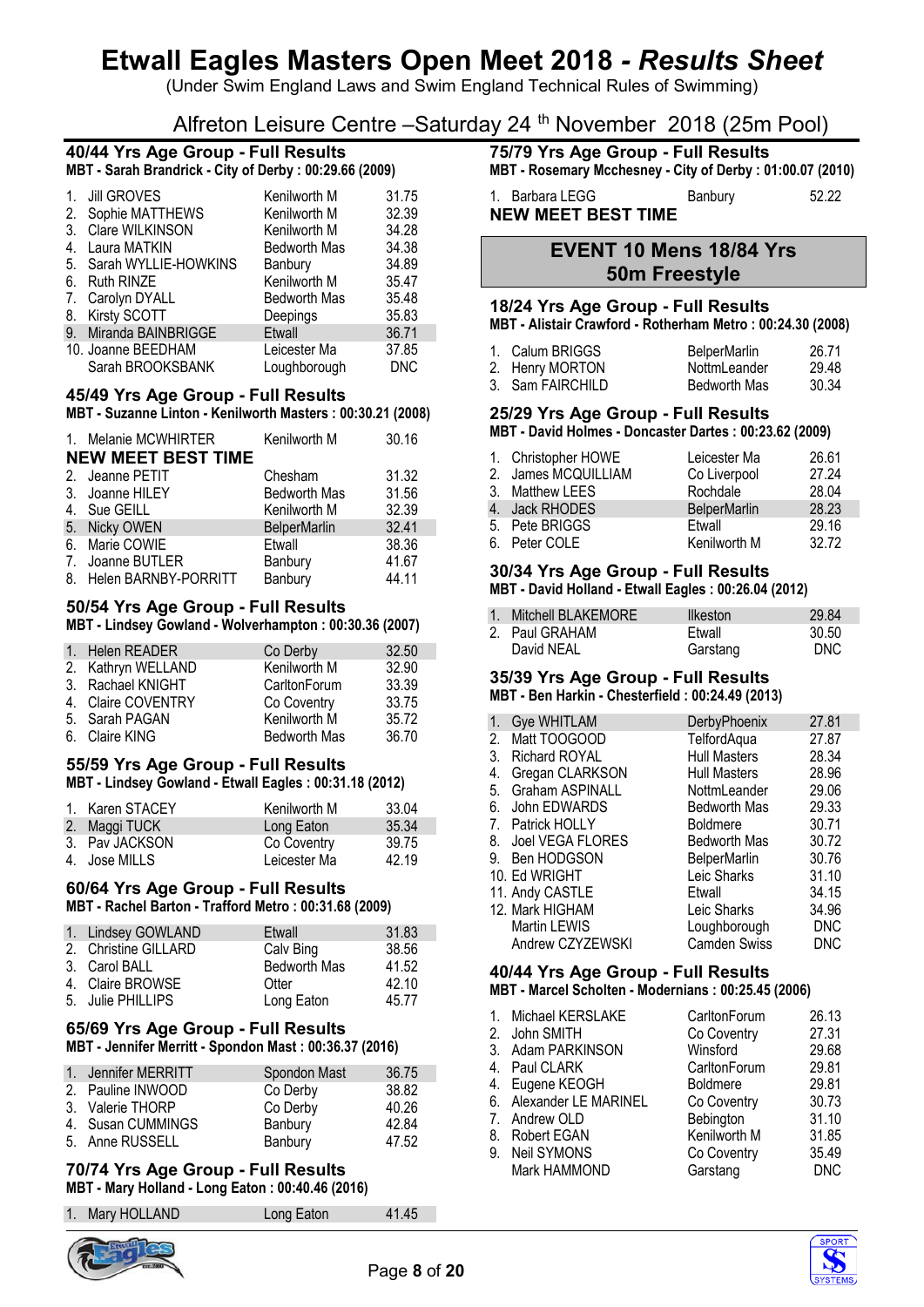(Under Swim England Laws and Swim England Technical Rules of Swimming)

Alfreton Leisure Centre - Saturday 24<sup>th</sup> November 2018 (25m Pool)

### **45/49 Yrs Age Group - Full Results MBT - Alec Johnson - Trafford Metro : 00:26.63 (2008)**

| Kenneth FLETT       | <b>BelperMarlin</b> | 27.79      |
|---------------------|---------------------|------------|
| Marc EDWARDS        | CarltonForum        | 29.88      |
| Desmond BURLEY      | <b>Boldmere</b>     | 30.26      |
| <b>Adrian BROWN</b> | <b>BelperMarlin</b> | 30.31      |
| Dean MCQUADE        | Co Coventry         | 32.19      |
| Michael PARKES      | Spondon Mast        | 32.27      |
| Michael WILKS       | Kenilworth M        | 32.67      |
| Stephen DYMOND      | <b>BelperMarlin</b> | 33.65      |
| Mike PAGAN          | Kenilworth M        | 33.90      |
| 10. Dave FISHER     | <b>BelperMarlin</b> | 33.95      |
| 11. Nev TROTTER     | Boldmere            | 33.96      |
| 12. John BISHOP     | <b>Bedworth Mas</b> | 33.99      |
| 13. Clive SMITH     | Etwall              | 34.32      |
| 14. Paul THOROGOOD  | Halton              | 36.71      |
| lan NORMAN          | <b>Team Luton</b>   | <b>DNC</b> |
| Mark CHIVA          | Deepings            | <b>DNC</b> |
|                     |                     |            |

# **50/54 Yrs Age Group - Full Results**

**MBT - Simon Edwards - CarltonForum : 00:27.80 (2017)**

|    | 1. Garry VICKERS          | Etwall              | 26.99      |
|----|---------------------------|---------------------|------------|
|    | <b>NEW MEET BEST TIME</b> |                     |            |
|    | 2. Simon EDWARDS          | CarltonForum        | 28.20      |
|    | 3. Colin ROBBINS          | NottmLeander        | 28.40      |
|    | 4. Andrew MACKAY          | <b>Bedworth Mas</b> | 29.70      |
|    | 5. Paul READER            | Etwall              | 32.34      |
| 6. | <b>Martin JAMES</b>       | Long Eaton          | 34.76      |
|    | 7. Andy TURNER            | <b>Bedworth Mas</b> | 37.22      |
|    | Paul SMITH-SHELTON        | Deepings            | <b>DNC</b> |
|    | Simon RIGG                | Rugby               | <b>DNC</b> |

#### **55/59 Yrs Age Group - Full Results MBT - Neville Barton - Trafford Metro : 00:28.10 (2009)**

| Co Coventry                                                                                                        | 30.23 |
|--------------------------------------------------------------------------------------------------------------------|-------|
| <b>Bedworth Mas</b>                                                                                                | 30.80 |
| <b>Bedworth Mas</b>                                                                                                | 31.48 |
| Warrington M                                                                                                       | 32.33 |
| Deepings                                                                                                           | 34.67 |
| Perry B & TS                                                                                                       | 38.69 |
| 1. Anthony HOWLAND<br>2. Clive GREATHEAD<br>3. Gareth PARKER<br>4. Mark JONES<br>5. Chris ORCHARD<br>6. Pete PURDY |       |

# **60/64 Yrs Age Group - Full Results**

**MBT - Derek Booth - Halton : 00:30.65 (2009)**

| 1. David BRADFORD         | Etwall       | 30.24 |
|---------------------------|--------------|-------|
| <b>NEW MEET BEST TIME</b> |              |       |
| 2. Martyn FINNEY          | Etwall       | 32.79 |
| 3. Tony BASKEYFIELD       | Deepings     | 32.91 |
| 4. Rob STEEL              | NottmLeander | 32.94 |
| 5. William CROSTON        | Kenilworth M | 35.14 |

# **65/69 Yrs Age Group - Full Results**

**MBT - Neil MacKinnon - Trafford Metro : 00:29.45 (2009)**

| 1. Derek BOOTH    | Warrington M        | 34.14 |
|-------------------|---------------------|-------|
| 2. James CORBETT  | <b>BelperMarlin</b> | 34.39 |
| 3. Chris THORP    | Etwall              | 35.39 |
| 4. Keith ROTHWELL | Arfon               | 38.38 |
| John EDWARDS      | Halton              | DNC.  |

# **70/74 Yrs Age Group - Full Results**

**MBT - Arthur Lowe - Kenilworth Masters : 00:33.29 (2007)**

| 1. Danny ROBERTS | Co Sheffield | 36.33 |
|------------------|--------------|-------|
|                  |              |       |



# **EVENT 11 Womens Open 4x50m Freestyle Team**

# **072+ Yrs Age Group - Full Results**

| MBT - - Nottingham Leander: 02:02.32 (2009) |                 |              |         |  |
|---------------------------------------------|-----------------|--------------|---------|--|
|                                             | 1. Kenilworth M | Kenilworth M | 2:04.75 |  |

|                 | <b>INGHINYOLUTIYE</b> | 2.07.1 <sub>0</sub> |
|-----------------|-----------------------|---------------------|
| 2. Bedworth Mas | <b>Bedworth Mas</b>   | 2:16.63             |
|                 |                       |                     |

#### **120+ Yrs Age Group - Full Results MBT - - Kenilworth Masters : 02:02.19 (2007)**

1. BelperMarlin BelperMarlin 2:07.87

# **160+ Yrs Age Group - Full Results MBT - - Etwall Eagles : 01:59.29 (2012)**

| 1. Kenilworth M | Kenilworth M        | 2:05.97 |
|-----------------|---------------------|---------|
| 2. Etwall       | Etwall              | 2:10.17 |
| 3. Bedworth Mas | <b>Bedworth Mas</b> | 2:11.99 |
| 4. Leicester Ma | Leicester Ma        | 2:38.18 |

### **200+ Yrs Age Group - Full Results MBT - - Etwall Eagles : 02:09.58 (2017)**

| 1. Kenilworth M | Kenilworth M | 2:13.18 |
|-----------------|--------------|---------|
| 2. Bedworth Mas | Bedworth Mas | 2:33.76 |
| 3. Banbury      | Banbury      | 2:52.02 |

# **240+ Yrs Age Group - Full Results**

**MBT - - Banbury : 03:08.78 (2017)**

Banbury **Banbury Banbury DNC** 

# **EVENT 12 Mens Open 4x50m Freestyle Team**

# **072+ Yrs Age Group - Full Results**

**MBT - - City of Derby : 01:48.44 (2013)**

|                                                                              | 1. BelperMarlin                                                                  | <b>BelperMarlin</b>                       | 1:53.71                     |
|------------------------------------------------------------------------------|----------------------------------------------------------------------------------|-------------------------------------------|-----------------------------|
|                                                                              | 120+ Yrs Age Group - Full Results<br>MBT - - Kenilworth Masters: 01:45.31 (2007) |                                           |                             |
|                                                                              | 1. Bedworth Mas                                                                  | Bedworth Mas                              | 2:04.67                     |
|                                                                              | 160+ Yrs Age Group - Full Results<br>MBT - - Trafford Metro : 01:46.48 (2008)    |                                           |                             |
| $\mathbf{1}$ .                                                               | Boldmere<br>2. BelperMarlin<br>Etwall                                            | <b>Boldmere</b><br>BelperMarlin<br>Etwall | 2:05.47<br>2:12.86<br>DQ ST |
| 200+ Yrs Age Group - Full Results<br>MBT - - Trafford Metro: 01:51.33 (2009) |                                                                                  |                                           |                             |

| 1. Bedworth Mas | Bedworth Mas | 1:59.21 |
|-----------------|--------------|---------|
| 2. Etwall       | Etwall       | 2:00.26 |
| 3. Kenilworth M | Kenilworth M | 2:10.86 |

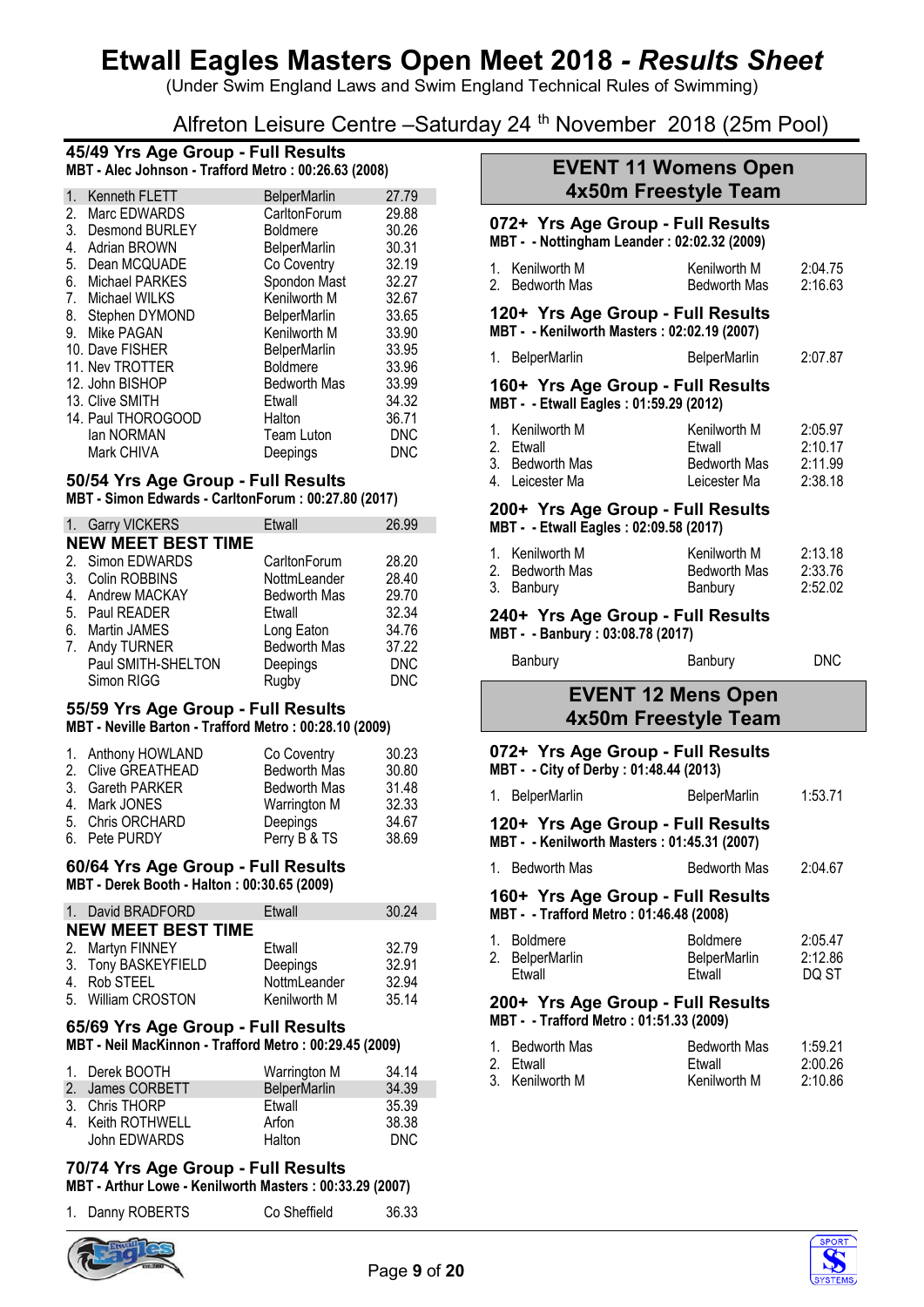(Under Swim England Laws and Swim England Technical Rules of Swimming)

Alfreton Leisure Centre - Saturday 24<sup>th</sup> November 2018 (25m Pool)

# **EVENT 13 Invitational Skins**

# **Ladies**

| Alex Dobell   | Co Coventry          |
|---------------|----------------------|
| Kirety Duroco | <b>Rolper Marlie</b> |

- 2. Kirsty Durose Belper Marlin<br>3. Katie Loker Calv Bing
- **1. Katie Loker** Calv Bing<br>
Joy Ravenhall Kenilworth M
- 4. Joy Ravenhall Kenilwo<br>5. Emily Gordon Solihull
- Emily Gordon Solihull<br>Joanne Hiley Bedworth M 6. Joanne Hiley

# **Mens**

| Tom Lambert        | <b>Team Luton</b>     |
|--------------------|-----------------------|
| <b>Chris Howe</b>  | Leicester Mas         |
| John Smith         | Co Coventry           |
| Gye Whitlam        | Derby Phoenix         |
| <b>Jack Rhodes</b> | <b>Belper Marlin</b>  |
| Ken Flett          | <b>Belper Marilin</b> |
|                    |                       |



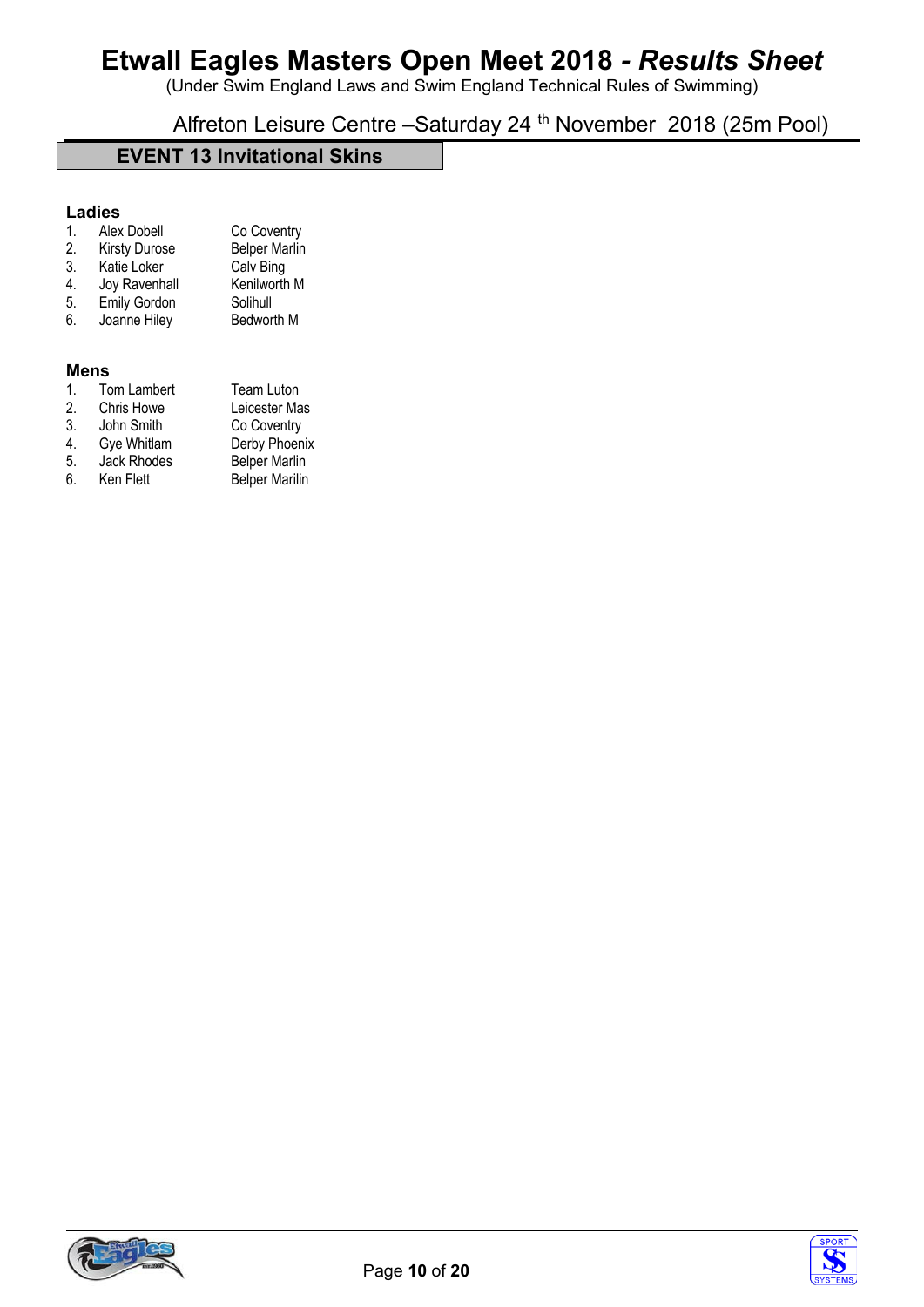(Under Swim England Laws and Swim England Technical Rules of Swimming)

Alfreton Leisure Centre –Saturday 24 th November 2018 (25m Pool)

# **EVENT 14 Mens/Womens 18/84 Yrs 100m Free**

#### **MENS 18/24 Yrs Age Group - Full Results MBT - Steve Millican - Rotherham Metro : 00:54.09 (2008)**

| 1. Calum BRIGGS | <b>BelperMarlin</b> | 59.66   |
|-----------------|---------------------|---------|
| 2. Henry MORTON | NottmLeander        | 1:04.51 |

#### **MENS 25/29 Yrs Age Group - Full Results MBT - David Holmes - Doncaster Dartes : 00:52.25 (2009)**

| 1. Cameron KELLY<br>2. Christopher HOWE | Serpentine<br>Leicester Ma | 59.34<br>59.61 |
|-----------------------------------------|----------------------------|----------------|
| 3. James MCQUILLIAM                     | Co Liverpool               | 1:02.50        |
| 4. Jack RHODES                          | <b>BelperMarlin</b>        | 1:03.64        |
| 5. Pete BRIGGS                          | Etwall                     | 1:07.55        |

#### **MENS 30/34 Yrs Age Group - Full Results MBT - Chris Aust - City of Oxford : 00:54.17 (2014)**

| 1. Paul GRAHAM | Etwall   | 1:11.00    |
|----------------|----------|------------|
| 2. Jack EATON  | Banbury  | 1:12.18    |
| 3. David NEAL  | Garstang | <b>DNC</b> |

## **MENS 35/39 Yrs Age Group - Full Results MBT - Carl Shaw - Nottingham Leander : 00:54.65 (2015)**

| 1. Graham ASPINALL  | NottmLeander        | 1:03.45 |
|---------------------|---------------------|---------|
| 2. Matt TOOGOOD     | TelfordAqua         | 1:03.83 |
| 3. Richard ROYAL    | <b>Hull Masters</b> | 1:04.42 |
| 4. Gregan CLARKSON  | <b>Hull Masters</b> | 1:04.88 |
| 5. Patrick HOLLY    | <b>Boldmere</b>     | 1:08.19 |
| 6. Joel VEGA FLORES | <b>Bedworth Mas</b> | 1:09.94 |
| 7. Ed WRIGHT        | Leic Sharks         | 1:11.86 |
|                     |                     |         |

## **MENS 40/44 Yrs Age Group - Full Results MBT - Michael Kerslake - CarltonForum : 00:56.38 (2016)**

| 1. John SMITH           | Co Coventry         | 59.63      |
|-------------------------|---------------------|------------|
| 2. Martin MYDLIAR       | Bletchley           | 1:01.13    |
| 3. Alexander LE MARINEL | Co Coventry         | 1:07.85    |
| 4. Andrew OLD           | Bebington           | 1:11.19    |
| 5. Neil SYMONS          | Co Coventry         | 1:19.40    |
| Dave BOWER              | <b>BelperMarlin</b> | <b>DNC</b> |
| Mark HAMMOND            | Garstang            | <b>DNC</b> |

### **MENS 45/49 Yrs Age Group - Full Results MBT - David Donegani – L'borough Town : 00:59.17 (2005)**

| 1.                             | Dean ANSCOMBE         | NottmLeander        | 1:00.83    |
|--------------------------------|-----------------------|---------------------|------------|
| 2.                             | Kenneth FLETT         | <b>BelperMarlin</b> | 1:02.76    |
| 3.                             | Marc EDWARDS          | CarltonForum        | 1:07.24    |
| 4.                             | <b>Desmond BURLEY</b> | <b>Boldmere</b>     | 1:09.51    |
| 5.                             | Dean MCQUADE          | Co Coventry         | 1:13.59    |
| 6.                             | John BISHOP           | <b>Bedworth Mas</b> | 1:13.72    |
| $7_{\scriptscriptstyle{\sim}}$ | Mike PAGAN            | Kenilworth M        | 1:15.60    |
| 8.                             | Michael PARKES        | Spondon Mast        | 1:16.46    |
| 9.                             | Nev TROTTER           | <b>Boldmere</b>     | 1:17.35    |
|                                | 10. Paul THOROGOOD    | Halton              | 1:23.94    |
|                                | lan NORMAN            | <b>Team Luton</b>   | <b>DNC</b> |
|                                | Mark CHIVA            | Deepings            | <b>DNC</b> |
|                                |                       |                     |            |

## **MENS 50/54 Yrs Age Group - Full Results MBT - Neville Barton - Aquabears : 00:59.91 (2008)**

| 1. Colin ROBBINS  | NottmLeander        | 1:00.85    |
|-------------------|---------------------|------------|
| 2. Steven GOODALL | Chesterfield        | 1:06.82    |
| 3. Andrew MACKAY  | <b>Bedworth Mas</b> | 1:08.13    |
| 4. Paul READER    | Etwall              | 1:12.18    |
| 5. Martin JAMES   | Long Eaton          | 1:18.25    |
| 6. Andy TURNER    | Bedworth Mas        | 1:24.36    |
| Simon RIGG        | Rugby               | <b>DNC</b> |

#### **MENS 55/59 Yrs Age Group - Full Results MBT - Trevor Clark - Kenilworth Masters : 01:04.79 (2009)**

| 1. Anthony HOWLAND | Co Coventry  | 1:07.14 |
|--------------------|--------------|---------|
| 2. Mark JONES      | Warrington M | 1:09.15 |
| 3. Pete PURDY      | Perry B & TS | 1:25.18 |

### **MENS 60/64 Yrs Age Group - Full Results MBT - James Corbett - Belper Marlins : 01:08.36 (2009)**

| 1. David BRADFORD         | Etwall   | 1:06.62 |
|---------------------------|----------|---------|
| <b>NEW MEET BEST TIME</b> |          |         |
| 2. Tony BASKEYFIELD       | Deepings | 1:15.04 |

#### **MENS 65/69 Yrs Age Group - Full Results MBT - James Corbett - Belper Marlins : 01:13.24 (2014)**

| 1. James CORBETT  | <b>BelperMarlin</b> | 1:20.39 |
|-------------------|---------------------|---------|
| 2. Derek BOOTH    | Warrington M        | 1:22.37 |
| 3. Keith ROTHWELL | Arfon               | 1:33.46 |

# **MENS 70/74 Yrs Age Group - Full Results**

# **MBT - Graham Padgett - Warrington M : 01:14.33 (2017)**

| 1. Graham PADGETT | Warrington M | 1:18.20 |
|-------------------|--------------|---------|
| 2. Danny ROBERTS  | Co Sheffield | 1:23.73 |

#### **MENS 80/84 Yrs Age Group - Full Results MBT - Not Established - - : 09:59.99 (-)**

1. Ted EVANS Co Derby 1:53.12

# **NEW MEET BEST TIME**

#### **WOMENS 18/24 Yrs Age Group - Full Results MBT - Gemma Jones - Oswestry Otters : 01:02.11 (2009)**

| 1. Sophie HODGSON | Kenilworth M        | 1:05.56 |
|-------------------|---------------------|---------|
| 2. Jen TAWN       | Kenilworth M        | 1:09.50 |
| 3. Alex DOBELL    | Co Coventry         | 1:10.17 |
| 4. Emily MESSAM   | <b>Bedworth Mas</b> | 1:13.27 |

### **WOMENS 25/29 Yrs Age Group - Full Results MBT - Alice Lane - Boldmere : 01:02.74 (2014)**

| 1. Ali BALL   | Bedworth Mas | 1:15.14    |
|---------------|--------------|------------|
| 2. Gill BALL  | Bedworth Mas | 1:23.84    |
| Rebecca EWERS | Co Coventry  | <b>DNC</b> |

#### **WOMENS 30/34 Yrs Age Group - Full Results MBT - Aimee Ramm - Loughborough Town : 01:00.06 (2014)**

| 1. Leanne ATKINS | Long Eaton          | 1:03.28 |
|------------------|---------------------|---------|
| 2. Katie LOKER   | Calv Bing           | 1:08.46 |
| 3. Ruth PEARCE   | <b>Bedworth Mas</b> | 1:16.17 |
| Katie HOLMES     | Colchester          | DNC.    |



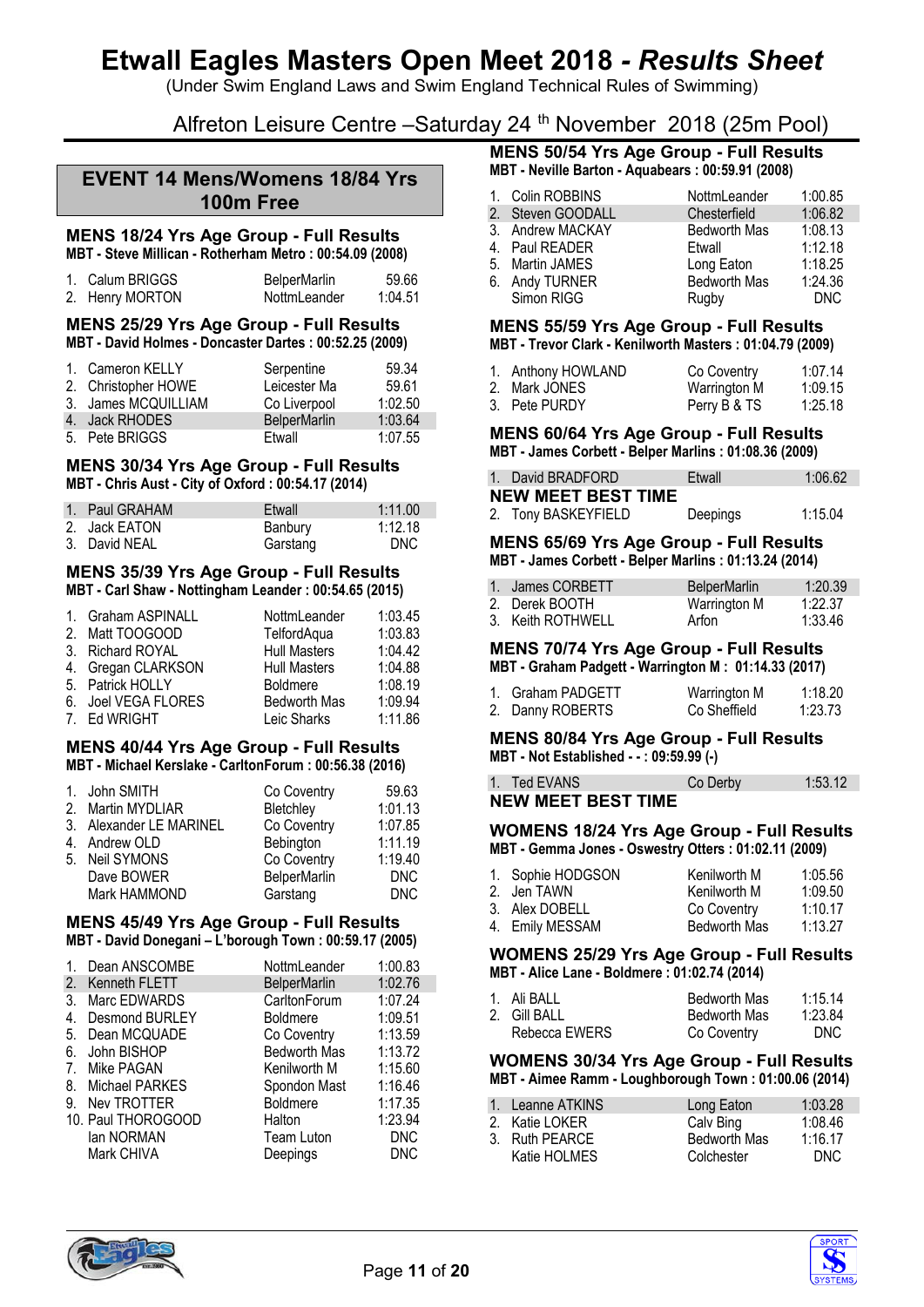(Under Swim England Laws and Swim England Technical Rules of Swimming)

Alfreton Leisure Centre - Saturday 24<sup>th</sup> November 2018 (25m Pool)

## **WOMENS 35/39 Yrs Age Group - Full Results MBT - Helen Sadler - Trafford Metro : 01:02.32 (2008)**

| 1. Joy RAVENHALL | Kenilworth M | 1:08.68 |
|------------------|--------------|---------|
| 2. Jojo LATHAM   | Etwall       | 1:09.53 |
| 3. Anne TURNER   | B C & P Mast | 1:09.75 |
| 4. Renee WRIGHT  | Leicester Ma | 1:11.90 |

### **WOMENS 40/44 Yrs Age Group - Full Results MBT - Sarah Brandrick - City of Derby : 01:03.72 (2009)**

|    | 1. Emma ANDERSON   | Banbury             | 1:07.39    |
|----|--------------------|---------------------|------------|
|    | 2. Jill GROVES     | Kenilworth M        | 1:10.36    |
|    | 3. Sophie MATTHEWS | Kenilworth M        | 1:13.43    |
|    | 4. Clare WILKINSON | Kenilworth M        | 1:13.88    |
|    | 5. Kirsty SCOTT    | Deepings            | 1:18.38    |
|    | 6. Carolyn DYALL   | <b>Bedworth Mas</b> | 1:18.99    |
|    | 7. Laura MATKIN    | <b>Bedworth Mas</b> | 1:24.38    |
| 8. | Miranda BAINBRIGGE | Etwall              | 1:24.89    |
|    | Sarah BROOKSBANK   | Loughborough        | <b>DNC</b> |

# **WOMENS 45/49 Yrs Age Group - Full Results**

**MBT - Nina Williams - East Leeds : 01:05.43 (2017)**

| 1. Melanie MCWHIRTER    | Kenilworth M        | 1:06.67 |
|-------------------------|---------------------|---------|
| 2. Sue GEILL            | Kenilworth M        | 1:09.16 |
| 3. Jeanne PETIT         | Chesham             | 1:09.45 |
| 4. Karin MYDLIAROVA     | Bletchley           | 1:10.32 |
| 5. Nicky OWEN           | <b>BelperMarlin</b> | 1:12.56 |
| 6. Helen BARNBY-PORRITT | Banbury             | 1:41.82 |

## **WOMENS 50/54 Yrs Age Group - Full Results MBT - Julie Hoyle - East Leeds : 01:06.96 (2016)**

| 1. Helen READER    | Co Derby            | 1:11.89 |
|--------------------|---------------------|---------|
| 2. Kathryn WELLAND | Kenilworth M        | 1:14.59 |
| 3. Claire COVENTRY | Co Coventry         | 1:17.22 |
| 4. Sarah PAGAN     | Kenilworth M        | 1:19.62 |
| 5. Claire KING     | <b>Bedworth Mas</b> | 1:20.91 |
| 6. Helen FIELDER   | <b>Bedworth Mas</b> | 1:27.71 |

### **WOMENS 55/59 Yrs Age Group - Full Results MBT - Rachel Barton - Aquabears : 01:11.59 (2006)**

1. Pav JACKSON Co Coventry 1:29.80

## **WOMENS 60/64 Yrs Age Group - Full Results MBT - Pauline Inwood - City of Derby : 01:19.85 (2014)**

| 1. Carol BALL | Bedworth Mas | 1:32.72 |
|---------------|--------------|---------|

# **WOMENS 65/69 Yrs Age Group - Full Results MBT - Pauline Inwood - Co Derby : 01:26.19 (2017)**

| 1. Jennifer MERRITT       | Spondon Mast | 1:23.69 |
|---------------------------|--------------|---------|
| <b>NEW MEET BEST TIME</b> |              |         |
| 2. Susan CUMMINGS         | Banbury      | 1:35.15 |

# **WOMENS 70/74 Yrs Age Group - Full Results MBT - Barbara Legg - Banbury : 01:50.13 (2017)**

| 1. Mary HOLLAND           | Long Eaton | 1:32.21 |
|---------------------------|------------|---------|
| <b>NEW MEET BEST TIME</b> |            |         |

# **WOMENS 75/79 Yrs Age Group - Full Result MBT - Not Established - - : 09:59.99 (-)**

| Barbara LEGG | Banbury | <b>DNC</b> |
|--------------|---------|------------|
|              |         |            |

# **EVENT 15 Womens 18/84 Yrs 25m Butterfly**

# **18/24 Yrs Age Group - Full Results**

**MBT - Jannine Ancian - City of Coventry : 00:13.33 (2010)**

| 1. Alex DOBELL    | Co Coventry         | 15.29 |
|-------------------|---------------------|-------|
| 2. Sophie HODGSON | Kenilworth M        | 15.35 |
| 3. Jen TAWN       | Kenilworth M        | 16.45 |
| 4. Emily MESSAM   | <b>Bedworth Mas</b> | 17.61 |

# **25/29 Yrs Age Group - Full Results**

# **MBT - Lucy Lloyd-Roach - Trafford Metro : 00:14.04 (2009)**

| 1. Ali BALL    | Bedworth Mas | 18.28 |
|----------------|--------------|-------|
| 2. Sian DAVIES | Leicester Ma | 19.44 |
| Rebecca EWERS  | Co Coventry  | DNC.  |

# **30/34 Yrs Age Group - Full Results**

**MBT - Aimee Ramm - Loughborough Town : 00:13.37 (2014)**

| 1. Ruth PEARCE | <b>Bedworth Mas</b> | 17.13 |
|----------------|---------------------|-------|
|                |                     |       |

## **35/39 Yrs Age Group - Full Results MBT - Jill Groves - Kenilworth Masters : 00:14.69 (2013)**

| 1. Joy RAVENHALL      | Kenilworth M        | 14.94 |
|-----------------------|---------------------|-------|
| 2. Helen BRITTAIN     | Rugby               | 15.93 |
| 3. Lorena PEREZ NIETO | Cnd Fuengiro        | 15.98 |
| 4. Jojo LATHAM        | Etwall              | 16.23 |
| 5. Gemma SAILSBURY    | <b>Bedworth Mas</b> | 18.56 |

#### **40/44 Yrs Age Group - Full Results MBT - Mel McWhirter - Kenilworth Masters : 00:14.69 (2013)**

| $\mathbf{1}$ . | <b>Jill GROVES</b>      | Kenilworth M        | 15.59 |
|----------------|-------------------------|---------------------|-------|
|                | 2. Sophie MATTHEWS      | Kenilworth M        | 16.88 |
|                | 3. Sarah WYLLIE-HOWKINS | Banbury             | 16.92 |
|                | 4. Laura MATKIN         | <b>Bedworth Mas</b> | 16.97 |
|                | 5. Angela REH           | Co Coventry         | 17.36 |
|                | 6. Clare WILKINSON      | Kenilworth M        | 17.40 |
|                | 7. Ruth RINZE           | Kenilworth M        | 18.20 |
|                | 8. Carolyn DYALL        | <b>Bedworth Mas</b> | 18.21 |
| 9.             | Kirsty SCOTT            | Deepings            | 19.79 |
|                |                         |                     |       |

# **45/49 Yrs Age Group - Full Results**

**MBT - Joanne Hiley - Bedworth Mas : 00:15.23 (2017)**

| 1. Joanne HILEY           | <b>Bedworth Mas</b> | 14.64 |
|---------------------------|---------------------|-------|
| <b>NEW MEET BEST TIME</b> |                     |       |
| 2. Melanie MCWHIRTER      | Kenilworth M        | 15.29 |
| 3. Jacqui MANN            | Etwall              | 15.51 |
| 4. Karin MYDLIAROVA       | Bletchley           | 16.89 |
| 5. Sue GEILL              | Kenilworth M        | 17.90 |
| 6. Joanne BUTLER          | Banbury             | 23.28 |
|                           |                     |       |

### **50/54 Yrs Age Group - Full Results MBT - Lindsey Gowland - Etwall Eagles : 00:14.84 (2011)**

| 1. Kathryn WELLAND | Kenilworth M        | 17.23 |
|--------------------|---------------------|-------|
| 2. Rachael KNIGHT  | CarltonForum        | 17.26 |
| 3. Claire KING     | <b>Bedworth Mas</b> | 17.76 |
| 4. Helen FIELDER   | <b>Bedworth Mas</b> | 17.88 |
| 5. Claire COVENTRY | Co Coventry         | 18.10 |
| 6. Sarah PAGAN     | Kenilworth M        | 19.58 |
|                    |                     |       |



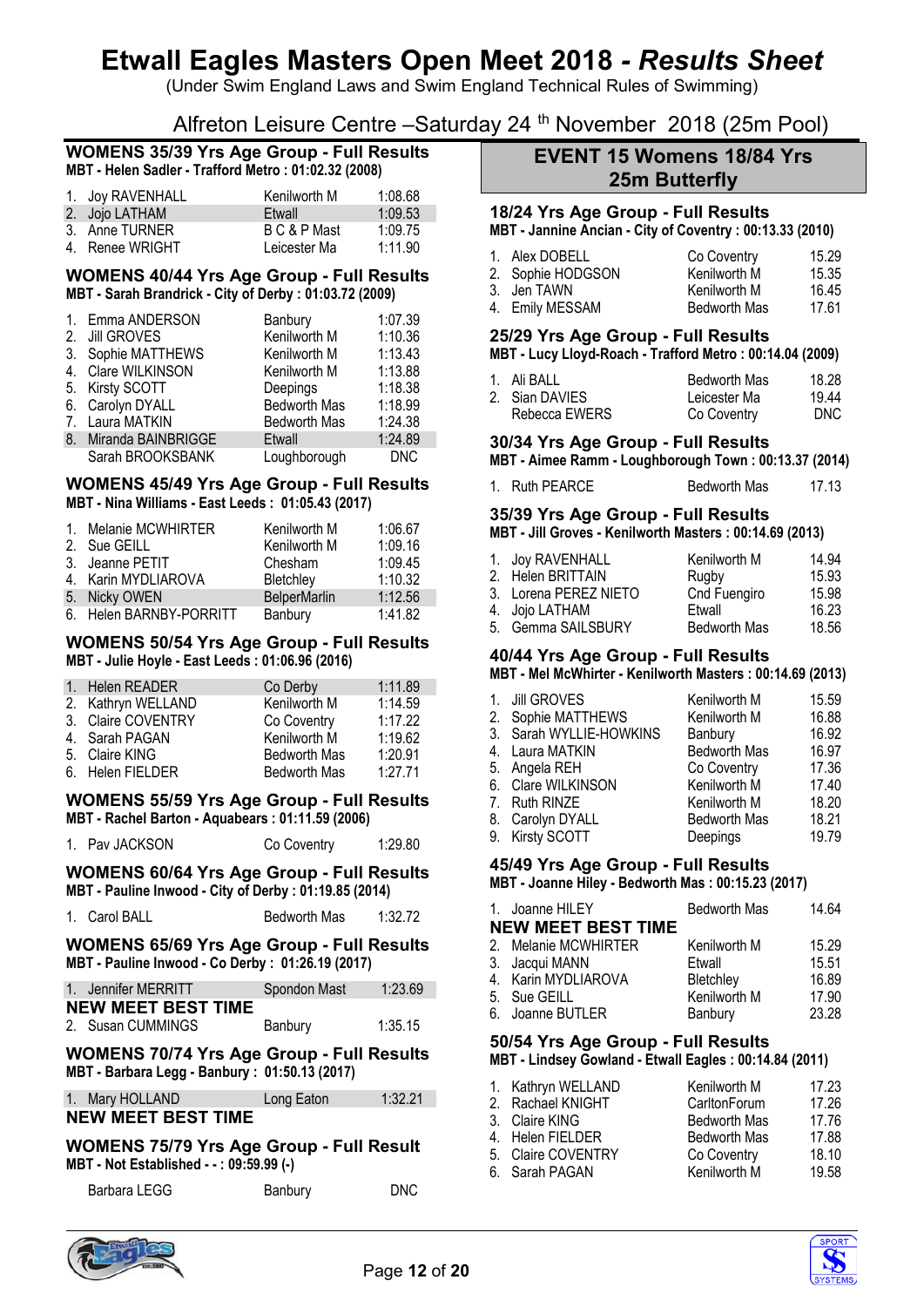(Under Swim England Laws and Swim England Technical Rules of Swimming)

Alfreton Leisure Centre –Saturday 24 th November 2018 (25m Pool)

|                                                                                        | 55/59 Yrs Age Group - Full Results<br>MBT - Lindsey Gowland - Etwall Eagles: 00:14.94 (2014)     |                             |                |  |
|----------------------------------------------------------------------------------------|--------------------------------------------------------------------------------------------------|-----------------------------|----------------|--|
|                                                                                        | 1. Pav JACKSON<br>2. Jose MILLS                                                                  | Co Coventry<br>Leicester Ma | 19.75<br>23.01 |  |
|                                                                                        | 60/64 Yrs Age Group - Full Results<br>MBT - Lindsey Gowland - Etwall Eagles: 00:15.70 (2017)     |                             |                |  |
|                                                                                        | 1. Carol BALL<br>2. Claire BROWSE                                                                | Bedworth Mas<br>Otter       | 22.00<br>27.25 |  |
|                                                                                        | 65/69 Yrs Age Group - Full Results<br>MBT - Jennifer Merritt - Spondon Masters : 00:18.73 (2016) |                             |                |  |
|                                                                                        | 1. Jennifer MERRITT<br><b>NEW MEET BEST TIME</b>                                                 | Spondon Mast                | 18.58          |  |
|                                                                                        | 2. Pauline INWOOD<br>3. Susan CUMMINGS                                                           | Co Derby<br>Banbury         | 24.84<br>26.46 |  |
| 70/74 Yrs Age Group - Full Results<br>MBT - Mary Holland - Long Eaton: 00:20.24 (2016) |                                                                                                  |                             |                |  |
|                                                                                        | 1. Mary HOLLAND                                                                                  | Long Eaton                  | 21.89          |  |

# **EVENT 16 Mens 18/84 Yrs 25m Butterfly**

# **18/24 Yrs Age Group - Full Results**

| 1. Calum BRIGGS  | <b>BelperMarlin</b> | 13.37 |
|------------------|---------------------|-------|
| 2. Sam FAIRCHILD | Bedworth Mas        | 14.56 |

# **25/29 Yrs Age Group - Full Results**

**MBT - David Holmes - Doncaster Dartes : 00:11.56 (2009)**

| 1. Matthew LEES | Rochdale            | 13.17 |
|-----------------|---------------------|-------|
| 2. Jack RHODES  | <b>BelperMarlin</b> | 14.23 |
| 3. Peter COLE   | Kenilworth M        | 15.11 |
| 4. Pete BRIGGS  | Etwall              | 15.74 |

# **30/34 Yrs Age Group - Full Results**

| MBT - Stuart Hamer - Lincoln Vulcans: 00:12.03 (2007) |  |
|-------------------------------------------------------|--|
|-------------------------------------------------------|--|

| 1. Mitchell BLAKEMORE | Ilkeston | 14.91      |
|-----------------------|----------|------------|
| David NEAL            | Garstang | <b>DNC</b> |

# **35/39 Yrs Age Group - Full Results**

**MBT - Ben Harkin - Chesterfield : 00:12.00 (2013)**

| 1. Luis Miguel MERINO ROD | Cnd Fuengiro        | 14.58 |
|---------------------------|---------------------|-------|
| 2. Richard ROYAL          | <b>Hull Masters</b> | 15.22 |
| 3. Joel VEGA FLORES       | <b>Bedworth Mas</b> | 15.74 |
| 4. Jose ORTIZ GONZALEZ    | Co Coventry         | 22.72 |
| Andrew CZYZEWSKI          | <b>Camden Swiss</b> | DNC.  |

## **40/44 Yrs Age Group - Full Results MBT - Nils Ruldolph - Rostock (Germany) : 00:12.39 (2006)**

| 1. John SMITH     | Co Coventry         | 13.11 |
|-------------------|---------------------|-------|
| 2. Martin MYDLIAR | Bletchley           | 13.81 |
| 3. Paul CLARK     | CarltonForum        | 14.21 |
| 4. Stuart COPPOCK | <b>Bedworth Mas</b> | 15.60 |
| 5. Neil SYMONS    | Co Coventry         | 19.46 |
| Mark HAMMOND      | Garstang            | DNC   |

# **45/49 Yrs Age Group - Full Results MBT - Paul Clemence - East Leeds : 00:12.39 (2015)**

| 1. Andrew SHEPPARD | NottmLeander        | 14.27 |
|--------------------|---------------------|-------|
| 2. Adrian BROWN    | <b>BelperMarlin</b> | 14.65 |
| 3. Michael WILKS   | Kenilworth M        | 16.19 |
| 4. Dean MCQUADE    | Co Coventry         | 16.23 |
| 5. Dean CHITTEM    | <b>Bedworth Mas</b> | 16.80 |
| 6. Mike PAGAN      | Kenilworth M        | 17.22 |
| 7. John BISHOP     | <b>Bedworth Mas</b> | 18.21 |
| lan NORMAN         | Team Luton          | DNC   |
|                    |                     |       |

# **50/54 Yrs Age Group - Full Results**

**MBT - Mike Brett - Belpher Marlins : 00:13.40 (2016)**

| 1. Simon EDWARDS   | CarltonForum        | 14.37 |
|--------------------|---------------------|-------|
| 2. Andrew MACKAY   | Bedworth Mas        | 15.18 |
| 3. Andy TURNER     | <b>Bedworth Mas</b> | 18.48 |
| Paul SMITH-SHELTON | Deepings            | DNC.  |

# **55/59 Yrs Age Group - Full Results**

**MBT - Andrew Burnes - Long Eaton : 00:13.75 (2014)**

| 1. Anthony HOWLAND | Co Coventry         | 14.45 |
|--------------------|---------------------|-------|
| 2. Gareth PARKER   | Bedworth Mas        | 15.34 |
| 3. Clive GREATHEAD | <b>Bedworth Mas</b> | 16.28 |
| 4. Mark JONES      | Warrington M        | 16.98 |
| 5. Chris ORCHARD   | Deepings            | 21.90 |

#### **60/64 Yrs Age Group - Full Results MBT - Derek Booth - Halton : 00:15.00 (2011)**

| 1. William CROSTON | Kenilworth M | 15.48 |
|--------------------|--------------|-------|
| 2. David BRADFORD  | Etwall       | 15.51 |
| 3. Martyn FINNEY   | Ftwall       | 15.76 |

# **65/69 Yrs Age Group - Full Results**

| 1. Chris THORP<br>Etwall | 17.05 |
|--------------------------|-------|
|--------------------------|-------|

#### **70/74 Yrs Age Group - Full Results MBT - Arthur Lowe - Kenilworth Masters : 00:17.67 (2007)**

| 1. Danny ROBERTS | Co Sheffield | 21.33 |
|------------------|--------------|-------|

|  |  | 75/79 Yrs Age Group - Full Results |  |
|--|--|------------------------------------|--|

**MBT - Paul Clarke - Beaver Mast : 00:24.34 (2017)**

| 1. Paul CLARKE            | <b>Beaver Mast</b> | 23.04 |
|---------------------------|--------------------|-------|
| <b>NEW MEET BEST TIME</b> |                    |       |

# **EVENT 17 Womens 18/84 Yrs 50m Backstroke**

#### **18/24 Yrs Age Group - Full Results MBT - Katie Gulliver - Perry B & TS : 00:34.27 (2017)**

| 1. Emily GORDON   | Solihull     | 34.46 |  |  |
|-------------------|--------------|-------|--|--|
| 2. Alex DOBELL    | Co Coventry  | 35.51 |  |  |
| 3. Sophie HODGSON | Kenilworth M | 36.40 |  |  |
| 4. Jen TAWN       | Kenilworth M | 40.66 |  |  |
|                   |              |       |  |  |



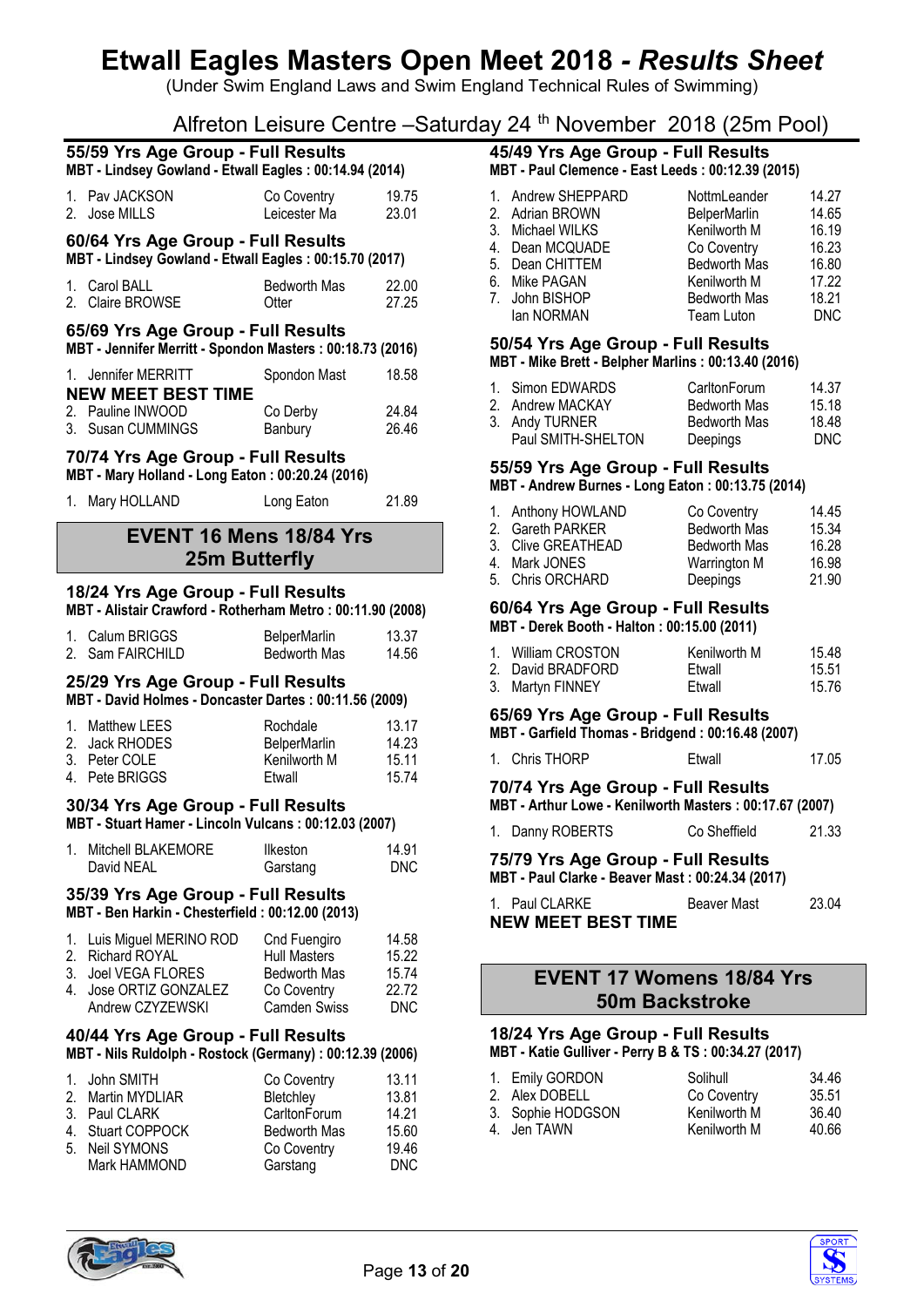(Under Swim England Laws and Swim England Technical Rules of Swimming)

# Alfreton Leisure Centre –Saturday 24 th November 2018 (25m Pool)

## **25/29 Yrs Age Group - Full Results MBT - Katie Loker - Calverton Bungham : 00:32.54 (2011)**

| 1. Kirsty DUROSE    | <b>BelperMarlin</b> | 34.12 |
|---------------------|---------------------|-------|
| 2. Charlotte HOWARD | Etwall              | 43.54 |
| 3. Gill BALL        | <b>Bedworth Mas</b> | 44.56 |
| 4. Sian DAVIES      | Leicester Ma        | 45.47 |
| Rebecca EWERS       | Co Coventry         | DNC.  |

# **30/34 Yrs Age Group - Full Results**

**MBT - Gina Hobson - Otter : 00:32.49 (2010)**

| 1. Katie LOKER | Calv Bing    | 34.45 |
|----------------|--------------|-------|
| 2. Ruth PEARCE | Bedworth Mas | 41.15 |
| Katie HOLMES   | Colchester   | DNC.  |

# **35/39 Yrs Age Group - Full Results**

**MBT - Jill Groves - Kenilworth Masters : 00:33.04 (2011)**

| 1. Joy RAVENHALL   | Kenilworth M        | 35.61 |
|--------------------|---------------------|-------|
| 2. Lorna DASHFIELD | <b>BelperMarlin</b> | 35.87 |
| 3. Anne TURNER     | B C & P Mast        | 41.80 |

# **40/44 Yrs Age Group - Full Results**

**MBT - Jill Groves - Kenilworth Masters : 00:34.90 (2017)**

| 1. Jill GROVES            | Kenilworth M        | 34.84      |
|---------------------------|---------------------|------------|
| <b>NEW MEET BEST TIME</b> |                     |            |
| 2. Sophie MATTHEWS        | Kenilworth M        | 39.37      |
| 3. Clare WILKINSON        | Kenilworth M        | 41.19      |
| 4. Angela REH             | Co Coventry         | 42.18      |
| 5. Carolyn DYALL          | <b>Bedworth Mas</b> | 42.76      |
| 6. Kirsty SCOTT           | Deepings            | 43.94      |
| Sarah COLLINGS            | <b>Bedworth Mas</b> | <b>DNC</b> |

## **45/49 Yrs Age Group - Full Results**

**MBT - Berenice Wilson - Spondon Masters : 00:35.14 (2008)**

| 1. Melanie MCWHIRTER | Kenilworth M        | 36.66 |
|----------------------|---------------------|-------|
| 2. Joanne HILEY      | <b>Bedworth Mas</b> | 37.25 |
| 3. Sue GEILL         | Kenilworth M        | 40.59 |
| Sharon EVANS         | B C & P Mast        | DNC.  |

### **50/54 Yrs Age Group - Full Results MBT - Maggi Tuck - Long Eaton : 00:36.16 (2012)**

| 1. Helen READER    | Co Derby    | 36.89 |
|--------------------|-------------|-------|
| 2. Claire COVENTRY | Co Coventry | 50.27 |

#### **55/59 Yrs Age Group - Full Results MBT - Maggi Tuck - Long Eaton : 00:37.18 (2017)**

| 1. Maggi TUCK   | Long Eaton  | 38.18 |
|-----------------|-------------|-------|
| 2. Pay JACKSON  | Co Coventry | 48.13 |
| 3. Janet BRIGGS | Etwall      | 52.53 |

# **60/64 Yrs Age Group - Full Results MBT - Rachel Barton - Trafford Metro : 00:36.75 (2009)**

| 1. Christine GILLARD<br>2. Carol BALL | Calv Bing<br><b>Bedworth Mas</b> | 47.77<br>48.80 |
|---------------------------------------|----------------------------------|----------------|
| 3. Julie PHILLIPS                     | Long Eaton                       | 50.32          |
| 4. Linda DOOTSON                      | Leicester Ma                     | 52.52          |
| 5. Claire BROWSE                      | Otter                            | 54.90          |

#### **65/69 Yrs Age Group - Full Results MBT - Pauline Inwood - Co Derby : 00:44.30 (2017)**

| 1. Pauline INWOOD | Co Derby | 46.21 |
|-------------------|----------|-------|
| 2. Susan CUMMINGS | Banbury  | 47.02 |
| 3. Anne RUSSELL   | Banbury  | 54.7  |
| Valerie THORP     | Co Derby | DNC.  |

### **70/74 Yrs Age Group - Full Results MBT - Barbara Morton - Darwen : 00:56.98 (2006)**

| 1. Mary HOLLAND           | Long Eaton | 55.12 |
|---------------------------|------------|-------|
| <b>NEW MEET BEST TIME</b> |            |       |

# **EVENT 18 Mens 18/84 Yrs 50m Backstroke**

# **18/24 Yrs Age Group - Full Results**

**MBT - Steve Millican - Rotherham Metro : 00:28.23 (2008)**

| 1. Tom LAMBERT   | Team Luton   | 31.22 |
|------------------|--------------|-------|
| 2. Sam FAIRCHILD | Bedworth Mas | 36.09 |

# **25/29 Yrs Age Group - Full Results**

**MBT - David Holmes - Doncaster Dartes : 00:28.48 (2009)**

| 1. Christopher HOWE | Leicester Ma        | 32.65 |
|---------------------|---------------------|-------|
| 2. Jack RHODES.     | <b>BelperMarlin</b> | 33.70 |
| 3. Peter COLE       | Kenilworth M        | 40.23 |

# **30/34 Yrs Age Group - Full Results**

**MBT - David Holmes - East Leeds : 00:28.70 (2014)**

| Mitchell BLAKEMORE | <b>Ilkeston</b> | 35.05      |
|--------------------|-----------------|------------|
| David NEAL         | Garstang        | <b>DNC</b> |

#### **35/39 Yrs Age Group - Full Results MBT - Alex Thurston - Nottingham Leander : 00:28.43 (2016)**

|              | DerbyPhoenix                                                                                    | 31.03      |
|--------------|-------------------------------------------------------------------------------------------------|------------|
|              | <b>Hull Masters</b>                                                                             | 36.28      |
|              | <b>BelperMarlin</b>                                                                             | 37.31      |
|              | <b>Bedworth Mas</b>                                                                             | 40.67      |
|              | Etwall                                                                                          | 45.52      |
| Matt TOOGOOD | TelfordAqua                                                                                     | <b>DNC</b> |
| Martin LEWIS | Loughborough                                                                                    | <b>DNC</b> |
|              | 1. Gye WHITLAM<br>2. Gregan CLARKSON<br>3. Ben HODGSON<br>4. Joel VEGA FLORES<br>5. Andy CASTLE |            |

### **40/44 Yrs Age Group - Full Results MBT - Michael Kerslake - CarltonForum : 00:29.05 (2016)**

| 1. Michael KERSLAKE | CarltonForum        | 29.09      |
|---------------------|---------------------|------------|
| 2. Clive BROOKES    | Sherwood            | 32.46      |
| 3. Stuart COPPOCK   | <b>Bedworth Mas</b> | 36.57      |
| 4. Adam PARKINSON   | Winsford            | 38.36      |
| 5. Robert EGAN      | Kenilworth M        | 38.64      |
| 6. Andrew OLD       | Bebington           | 39.62      |
| Dave BOWER          | <b>BelperMarlin</b> | <b>DNC</b> |
|                     |                     |            |

# **45/49 Yrs Age Group - Full Results**

**MBT - David Francis - Kenilworth Masters : 00:32.49 (2006)**

| 1. Kenneth FLETT | <b>BelperMarlin</b> | 35.71 |
|------------------|---------------------|-------|
| 2. Adrian BROWN  | <b>BelperMarlin</b> | 38.21 |
| 3. Dean MCQUADE  | Co Coventry         | 41.26 |
| 4. Nev TROTTER   | <b>Boldmere</b>     | 45.18 |
| 5. Clive SMITH   | Etwall              | 46.53 |
| 6. John BISHOP   | <b>Bedworth Mas</b> | 47.29 |



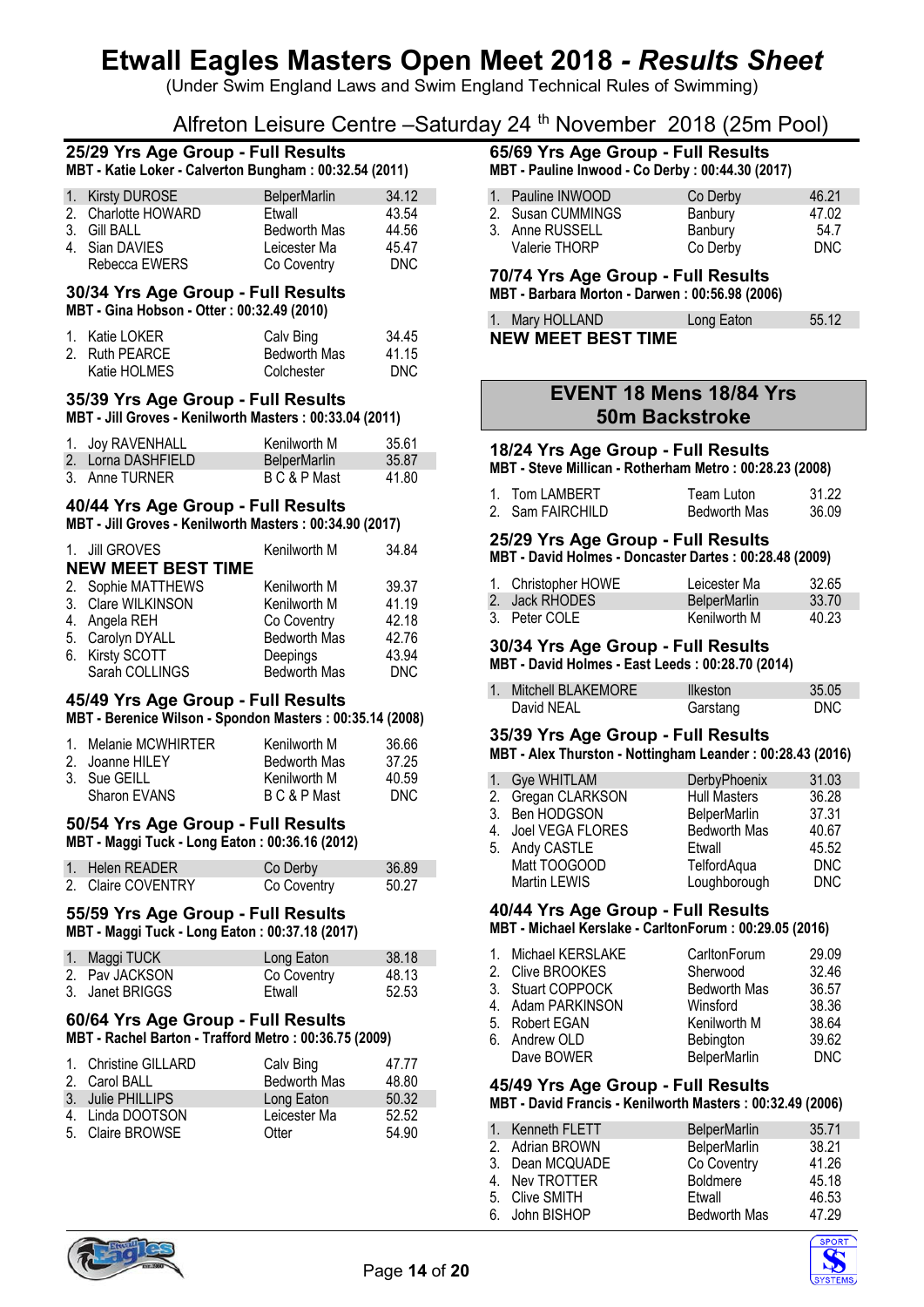(Under Swim England Laws and Swim England Technical Rules of Swimming)

Alfreton Leisure Centre –Saturday 24 th November 2018 (25m Pool)

## **50/54 Yrs Age Group - Full Results MBT - Michael Brett - BelperMarlin : 00:31.56 (2017)**

| 1. Simon EDWARDS | CarltonForum | 33.87 |
|------------------|--------------|-------|
| 2. Andrew MACKAY | Bedworth Mas | 34.84 |
| 3. Andy TURNER   | Bedworth Mas | 46 71 |

## **55/59 Yrs Age Group - Full Results**

**MBT - Trevor Clark - Kenilworth Masters : 00:33.77 (2009)**

| 1. Gareth PARKER<br>2. Anthony HOWLAND | <b>Bedworth Mas</b><br>Co Coventry | 37.07<br>37.84 |
|----------------------------------------|------------------------------------|----------------|
| 3. Mark JONES                          | Warrington M                       | 40.05          |
| 4. Chris ORCHARD                       | Deepings                           | 47.84          |

#### **60/64 Yrs Age Group - Full Results MBT - Graham Powell - Team Luton : 00:33.55 (2017)**

| 1. Tony BASKEYFIELD | Deepings | 41.20 |
|---------------------|----------|-------|
| David BRADFORD      | Etwall   | DQ FI |

#### **65/69 Yrs Age Group - Full Results MBT - Keith Ingram - Birmingham : 00:38.40 (2007)**

| 1. Derek BOOTH    | Warrington M | 42.32 |
|-------------------|--------------|-------|
| 2. Chris THORP    | Etwall       | 45.24 |
| 3. Keith ROTHWELL | Arfon        | 53.58 |
| John EDWARDS      | Halton       | DNC.  |

# **70/74 Yrs Age Group - Full Results**

**MBT - Arthur Lowe - Kenilworth Masters : 00:40.40 (2007)**

| 1. Graham PADGETT | Warrington M | 42.09 |
|-------------------|--------------|-------|
|                   |              |       |

# **80/84 Yrs Age Group - Full Results**

**MBT - Ted Evans - Co Derby : 00:55.28 (2017)**

1. Ted EVANS Co Derby 58.02

# **EVENT 19 Mens/Womens 18/84 Yrs 100m Butterfly**

#### **MENS 18/24 Yrs Age Group - Full Results MBT - Steve Millican - Rotherham Metro : 00:59.27 (2008)**

1. Tom LAMBERT Team Luton 1:06.68

**MENS 25/29 Yrs Age Group - Full Results MBT - David Holmes - Doncaster Dartes : 00:58.40 (2009)**

| 1. Jack RHODES  | <b>BelperMarlin</b> | 1:09.31 |
|-----------------|---------------------|---------|
| 2. Matthew LEES | Rochdale            | 1:14.70 |

### **MENS 35/39 Yrs Age Group - Full Results MBT - Ben Harkin - Chesterfield : 01:00.33 (2013)**

| 1. Joel VEGA FLORES    | Bedworth Mas        | 1:37.94 |
|------------------------|---------------------|---------|
| 2. Jose ORTIZ GONZALEZ | Co Coventry         | 1:59.02 |
| Andrew CZYZEWSKI       | <b>Camden Swiss</b> | DNC.    |

### **MENS 40/44 Yrs Age Group - Full Results MBT - Michael Kerslake - CarltonForum : 01:03.77 (2015)**

|    | 1. Michael KERSLAKE | CarltonForum        | 1:05.18    |
|----|---------------------|---------------------|------------|
|    | 2. John SMITH       | Co Coventry         | 1:06.90    |
| 3. | Mark WALLACE        | <b>Matlock</b>      | 1:08.22    |
|    | Dave BOWER          | <b>BelperMarlin</b> | <b>DNC</b> |

#### **MENS 45/49 Yrs Age Group - Full Results MBT - Alec Johnson - Trafford Metro : 01:04.03 (2009)**

| 1. Dean ANSCOMBE<br>2. Andrew SHEPPARD<br>3. Michael WILKS | NottmLeander<br>NottmLeander<br>Kenilworth M | 1:11.50<br>1:14.04<br>1:27.52<br>DNC. |
|------------------------------------------------------------|----------------------------------------------|---------------------------------------|
| Dean MCQUADE                                               | Co Coventry                                  |                                       |

#### **MENS 50/54 Yrs Age Group - Full Results MBT - Graham Sadler - Trafford Metro : 01:06.64 (2009)**

1. Steven GOODALL Chesterfield 1:12.57

**MENS 55/59 Yrs Age Group - Full Results MBT - Trevor Clark - Kenilworth Masters : 01:11.25 (2009)**

| 1. Anthony HOWLAND | Co Coventry  | 1:20.48 |
|--------------------|--------------|---------|
| 2. Mark JONES .    | Warrington M | 1:24.81 |
| 3. Pete PURDY      | Perry B & TS | 1:43.31 |

# **MENS 60/64 Yrs Age Group - Full Results**

**MBT - Graham Powell - Team Luton : 01:13.65 (2017)**

| 1. Martyn FINNEY | Etwall | 1:24.45 |
|------------------|--------|---------|
|                  |        |         |

#### **MENS 65/69 Yrs Age Group - Full Results MBT - Neil MacKinnon - Trafford Metro : 01:07.55 (2008)**

| 1. Derek BOOTH    | Warrington M | 1:40.41 |
|-------------------|--------------|---------|
| 2. Keith ROTHWELL | Arfon        | 1:55.42 |

#### **MENS 75/79 Yrs Age Group - Full Results MBT - Paul Clarke - Beaver Mast : 02:20.98 (2017)**

| 1. Paul CLARKE            | <b>Beaver Mast</b> | 2:14.31 |
|---------------------------|--------------------|---------|
| <b>NEW MEET BEST TIME</b> |                    |         |

#### **WOMENS 18/24 Yrs Age Group - Full Results MBT - Katie Gulliver - Perry B & TS : 01:13.02 (2017)**

|                           | 1. Emily GORDON   | Solihull     | 1:12.97 |
|---------------------------|-------------------|--------------|---------|
| <b>NEW MEET BEST TIME</b> |                   |              |         |
|                           | 2. Sophie HODGSON | Kenilworth M | 1:18.46 |
|                           | 3. Alex DOBELL    | Co Coventry  | 1:21.49 |
|                           | 4. Jen TAWN       | Kenilworth M | 1:29.84 |

#### **WOMENS 25/29 Yrs Age Group - Full Results MBT - Justine Clark - Kenilworth Masters : 01:11.97 (2015)**

| 1. Charlotte HOWARD | Etwall      | 1:43.29 |
|---------------------|-------------|---------|
| Rebecca EWERS       | Co Coventry | DNC.    |

**WOMENS 30/34 Yrs Age Group - Full Result MBT - Maria Kelly - Northampton : 01:10.98 (2005)**

## 1. Ruth PEARCE Bedworth Mas 1:29.10

**WOMENS 35/39 Yrs Age Group - Full Results MBT - Elizabeth Simpson - Long Eaton : 01:12.85 (2010)**

|  | 1. Joy RAVENHALL | Kenilworth M | 1:13.87 |
|--|------------------|--------------|---------|
|--|------------------|--------------|---------|



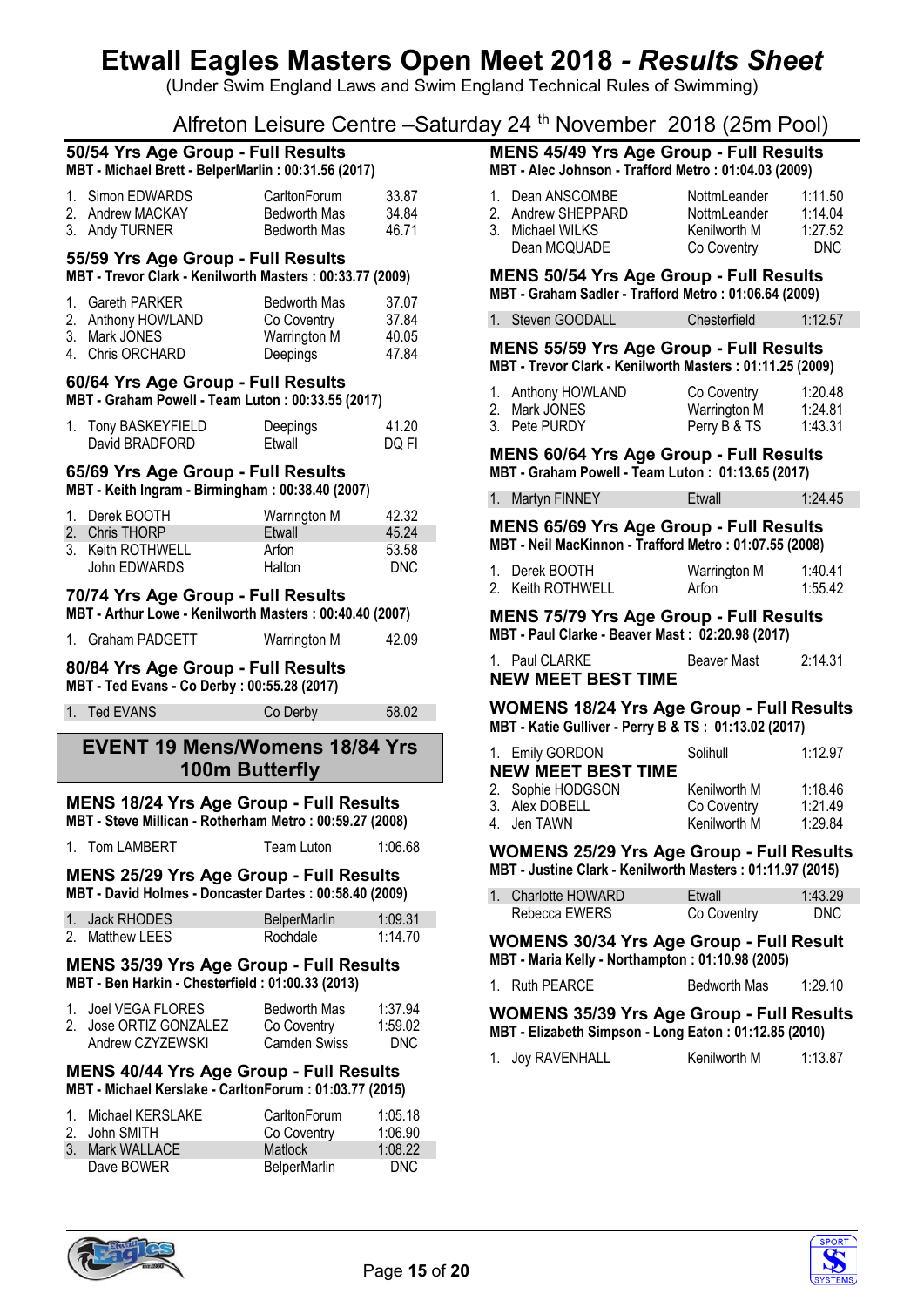(Under Swim England Laws and Swim England Technical Rules of Swimming)

# Alfreton Leisure Centre –Saturday 24 th November 2018 (25m Pool)

#### **WOMENS 40/44 Yrs Age Group - Full Results MBT - Sarah Brandrick - City of Derby : 01:14.90 (2009)**

|   | 1. Emma ANDERSON   | Banbury             | 1:17.29    |
|---|--------------------|---------------------|------------|
|   | 2. Jill GROVES     | Kenilworth M        | 1:17.64    |
|   | 3. Sophie MATTHEWS | Kenilworth M        | 1:27.51    |
| 4 | Clare WILKINSON    | Kenilworth M        | 1:28.20    |
|   | Sarah BROOKSBANK   | Loughborough        | <b>DNC</b> |
|   | Sarah COLLINGS     | <b>Bedworth Mas</b> | <b>DNC</b> |
|   | Laura MATKIN       | <b>Bedworth Mas</b> | <b>DNF</b> |
|   |                    |                     |            |

### **WOMENS 45/49 Yrs Age Group - Full Results MBT - Jeanne Petit - Chesham : 01:10.64 (2017)**

| 1. Jeanne PETIT      | Chesham      | 1:12.68 |
|----------------------|--------------|---------|
| 2. Melanie MCWHIRTER | Kenilworth M | 1:23.88 |
| 3. Sue GEILL         | Kenilworth M | 1:35.02 |

### **WOMENS 55/59 Yrs Age Group - Full Results MBT - Lindsey Gowland - Etwall Eagles : 01:24.96 (2013)**

| 1. Pav JACKSON |             | 1:51.71 |
|----------------|-------------|---------|
|                | Co Coventry |         |

## **WOMENS 65/69 Yrs Age Group - Full Results MBT - Not Established - - : 09:59.99 (-)**

| 1. Noreen EDERY           | <b>East Leeds</b> | $1:45.96*$ |
|---------------------------|-------------------|------------|
| <b>NEW MEET BEST TIME</b> |                   |            |

# **EVENT 20 Womens 18/84 Yrs 25m Backstroke**

## **18/24 Yrs Age Group - Full Results MBT - Katie Gulliver - Perry B & TS : 00:16.09 (2017)**

| 1. Alex DOBELL    | Co Coventry  | 16.56 |
|-------------------|--------------|-------|
| 2. Sophie HODGSON | Kenilworth M | 17.29 |
| 3. Jen TAWN       | Kenilworth M | 19.19 |

#### **25/29 Yrs Age Group - Full Results MBT - Lucy Lloyd-Roach - Trafford Metro : 00:15.47 (2009)**

| 1. Ali BALL   | Bedworth Mas        | 20.78      |
|---------------|---------------------|------------|
| 2. Gill BALL  | <b>Bedworth Mas</b> | 21.50      |
| Rebecca EWERS | Co Coventry         | <b>DNC</b> |

# **30/34 Yrs Age Group - Full Results**

# **MBT - Katie Loker - Calverton & Bingham : 00:16.40 (2015)**

| 1. Ruth PEARCE | <b>Bedworth Mas</b> | 19.76 |
|----------------|---------------------|-------|
|                |                     |       |

# **35/39 Yrs Age Group - Full Results**

**MBT - Jill Groves - Kenilworth Masters : 00:15.60 (2011)**

|  |  | 1. Joy RAVENHALL | Kenilworth M | 16.87 |
|--|--|------------------|--------------|-------|
|--|--|------------------|--------------|-------|

#### **40/44 Yrs Age Group - Full Results MBT - Jill Groves - Kenilworth M : 00:15.94 (2017)**

| 1. Jill GROVES     | Kenilworth M        | 16.15 |
|--------------------|---------------------|-------|
| 2. Sophie MATTHEWS | Kenilworth M        | 19.10 |
| 3. Carolyn DYALL   | <b>Bedworth Mas</b> | 1947  |
| 4. Clare WILKINSON | Kenilworth M        | 19.78 |

## **45/49 Yrs Age Group - Full Results MBT - Lindsey Gowland - Brierley Hill : 00:16.22 (2006)**

| 1. Melanie MCWHIRTER    | Kenilworth M | 17.40 |
|-------------------------|--------------|-------|
| 2. Jacqui MANN          | Etwall       | 17.56 |
| 3. Sue GEILL            | Kenilworth M | 19.24 |
| 4. Helen BARNBY-PORRITT | Banbury      | 24.40 |
| 5. Helen WOODCOCK       | Leic Sharks  | 25.29 |

# **50/54 Yrs Age Group - Full Results**

## **MBT - Lindsey Gowland - Etwall Eagles : 00:17.02 (2008)**

| 1. Helen READER    | Co Derby            | 17.32 |
|--------------------|---------------------|-------|
| 2. Sarah PAGAN     | Kenilworth M        | 20.46 |
| 3. Helen FIELDER   | <b>Bedworth Mas</b> | 20.78 |
| 4. Claire COVENTRY | Co Coventry         | 22.97 |

# **55/59 Yrs Age Group - Full Results**

|                 | MBT - Lindsey Gowland - Etwall Eagles: 00:17.38 (2013) |       |
|-----------------|--------------------------------------------------------|-------|
| 1. Karen STACEY | Kenilworth M                                           | 20.10 |

|                |              | <u>LV.IV</u> |
|----------------|--------------|--------------|
| 2. Pay JACKSON | Co Coventry  | 22.44        |
| 3. Jose MILLS  | Leicester Ma | 24.91        |

#### **60/64 Yrs Age Group - Full Results MBT - Lindsey Gowland - Etwall : 00:17.42 (2017)**

| ------- |               |              |               |
|---------|---------------|--------------|---------------|
|         | 1. Carol BALL | Bedworth Mas | 23.93         |
|         | 0.01100       |              | $\sim$ $\sim$ |

# 2. Claire BROWSE Otter 24.45

# **65/69 Yrs Age Group - Full Results**

**MBT - Pauline Inwood - Co Derby : 00:20.63 (2017)**

| 1. Pauline INWOOD         | Co Derby | 20.49 |  |  |
|---------------------------|----------|-------|--|--|
| <b>NEW MEET BEST TIME</b> |          |       |  |  |
| 2. Susan CUMMINGS         | Banbury  | 21.01 |  |  |
| 3. Anne RUSSELL           | Banbury  | 26.38 |  |  |

# **EVENT 21 Mens 18/84 Yrs 25m Backstroke**

#### **25/29 Yrs Age Group - Full Results MBT - David Holmes - Doncaster Dartes : 00:12.76 (2009)**

| 1. Jack RHODES | <b>BelperMarlin</b> | 16.19 |
|----------------|---------------------|-------|
| 2. Peter COLE  | Kenilworth M        | 18.28 |

### **30/34 Yrs Age Group - Full Results MBT - Carl Barkley - Etwall Eagles : 00:13.90 (2013)**

| Mitchell BLAKEMORE | Ilkeston | 16.37 |
|--------------------|----------|-------|

### **35/39 Yrs Age Group - Full Results MBT - David Holland - Etwall : 00:13.36 (2017)**

| 1. Gregan CLARKSON  | <b>Hull Masters</b> | 16.87 |
|---------------------|---------------------|-------|
| 2. Joel VEGA FLORES | Bedworth Mas        | 18.72 |

# **40/44 Yrs Age Group - Full Results**

**MBT - Michael Kerslake - CarltonForum : 00:13.75 (2016)**

| 1. Stuart COPPOCK | Bedworth Mas | 16.66 |
|-------------------|--------------|-------|
|                   |              |       |



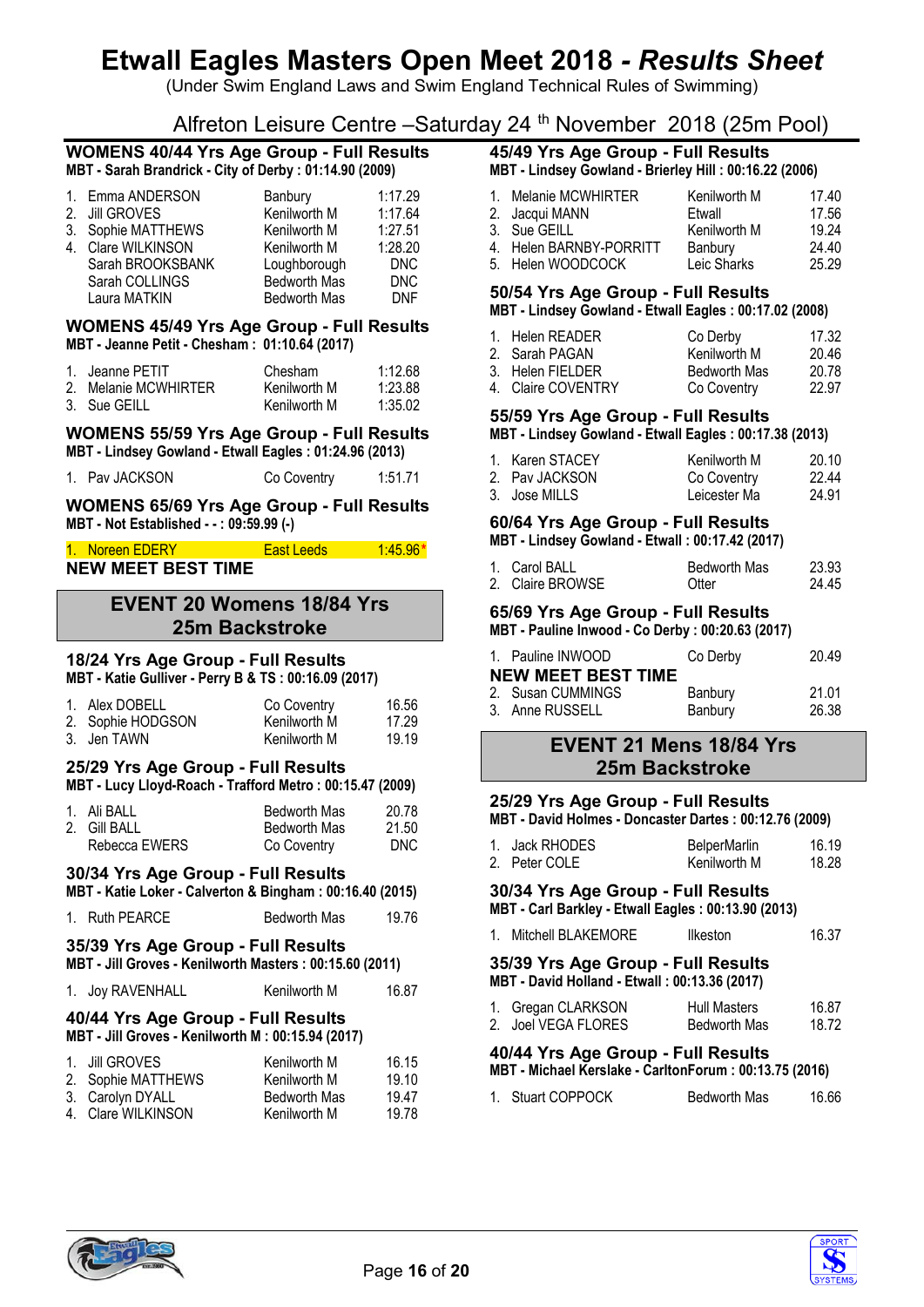(Under Swim England Laws and Swim England Technical Rules of Swimming)

# Alfreton Leisure Centre –Saturday 24 th November 2018 (25m Pool)

| 45/49 Yrs Age Group - Full Results<br>MBT - David Francis - Kenilworth Masters: 00:15.01 (2006) |                  |                     |       |  |
|-------------------------------------------------------------------------------------------------|------------------|---------------------|-------|--|
|                                                                                                 | 1. Adrian BROWN  | <b>BelperMarlin</b> | 17.22 |  |
|                                                                                                 | 2. Dean MCQUADE  | Co Coventry         | 18.28 |  |
|                                                                                                 | 3. Dean CHITTEM  | <b>Bedworth Mas</b> | 18.33 |  |
|                                                                                                 | 4. Michael WILKS | Kenilworth M        | 20.33 |  |
|                                                                                                 | 5. Mike PAGAN    | Kenilworth M        | 20.81 |  |
|                                                                                                 | 6. John BISHOP   | <b>Bedworth Mas</b> | 22.73 |  |

#### **50/54 Yrs Age Group - Full Results MBT - Mike Brett - BelperMarlin : 00:15.27 (2015)**

| 1. Simon EDWARDS | CarltonForum | 15.84 |
|------------------|--------------|-------|
| 1. Andrew MACKAY | Bedworth Mas | 15.84 |
| 3. Andy TURNER   | Bedworth Mas | 21.30 |

# **55/59 Yrs Age Group - Full Results**

**MBT - Trevor Clark - Kenilworth Masters : 00:15.55 (2009)**

| 1. Gareth PARKER   | <b>Bedworth Mas</b> | 18.00 |
|--------------------|---------------------|-------|
| 2. Anthony HOWLAND | Co Coventry         | 18.07 |
| 3. Chris ORCHARD   | <b>Deepings</b>     | 21.64 |
| Mark JONES         | Warrington M        | DNC.  |

## **60/64 Yrs Age Group - Full Results**

**MBT - Graham Powell - Team Luton : 00:15.35 (2017)**

| 1. David BRADFORD   | Etwall       | 17 41 |
|---------------------|--------------|-------|
| 2. Tony BASKEYFIELD | Deepings     | 19.19 |
| 3. William CROSTON  | Kenilworth M | 20.28 |

## **70/74 Yrs Age Group - Full Results**

**MBT - Arthur Lowe - Kenilworth Masters : 00:18.87 (2007)**

|  | 1. Danny ROBERTS | Co Sheffield | 22.22 |
|--|------------------|--------------|-------|
|--|------------------|--------------|-------|

## **75/79 Yrs Age Group - Full Results**

**MBT - Ted Evans - City of Derby : 00:21.77 (2012)**

1. Paul CLARKE Beaver Mast 22.10

# **EVENT 22 Womens 18/84 Yrs 50m Breaststroke**

## **18/24 Yrs Age Group - Full Results MBT - Christine Hawkrigg - City of Derby : 00:37.12 (2005)**

| Solihull                                                              | 37.19 |
|-----------------------------------------------------------------------|-------|
| Kenilworth M                                                          | 42.75 |
| Kenilworth M                                                          | 44.33 |
| Co Coventry                                                           | 44.67 |
| 1. Emily GORDON<br>2. Sophie HODGSON<br>3. Jen TAWN<br>4. Alex DOBELL |       |

#### **25/29 Yrs Age Group - Full Results MBT - Laura Sims - Dove Valley : 00:37.29 (2005)**

| 1. Kirsty DUROSE          | <b>BelperMarlin</b> | 37.16 |
|---------------------------|---------------------|-------|
| <b>NEW MEET BEST TIME</b> |                     |       |
| 2. Ali BALL               | <b>Bedworth Mas</b> | 45.89 |
| 3. Charlotte HOWARD       | Etwall              | 52.32 |
| 4. Gill BALL              | <b>Bedworth Mas</b> | 56.35 |
| Rebecca EWERS             | Co Coventry         | DNC.  |

# **30/34 Yrs Age Group - Full Results**

**MBT - Lisa Poole - Chesterfield : 00:36.74 (2015)**

| 1. Katie LOKER   | Calv Bing           | 39.34 |
|------------------|---------------------|-------|
| 2. Sophie NEWMAN | <b>Bedworth Mas</b> | 42.91 |
| Katie HOLMES     | Colchester          | DNC.  |



## **35/39 Yrs Age Group - Full Results MBT - Sharon Lock - Melton Mowbray : 00:37.08 (2005)**

| 1. Jojo LATHAM    | Etwall       | 39.94 |
|-------------------|--------------|-------|
| 2. Helen BRITTAIN | Rugby        | 40.48 |
| 3. Anne TURNER    | B C & P Mast | 42.83 |
| 4. Joy RAVENHALL  | Kenilworth M | 45.08 |

# **40/44 Yrs Age Group - Full Results**

| MBT - Clare Wilkinson - Kenilworth M : 00:37.94 (2017) |  |  |  |
|--------------------------------------------------------|--|--|--|

|    | 1. Clare WILKINSON | Kenilworth M        | 37.99      |
|----|--------------------|---------------------|------------|
|    | 2. Sophie MATTHEWS | Kenilworth M        | 41.74      |
|    | 3. Jill GROVES     | Kenilworth M        | 42.20      |
|    | 4. Angela REH      | Co Coventry         | 43.22      |
|    | 5. Ruth RINZE      | Kenilworth M        | 43.38      |
| 6. | Joanne BEEDHAM     | Leicester Ma        | 49.97      |
|    | 7. Kirsty SCOTT    | Deepings            | 50.16      |
|    | Laura MATKIN       | <b>Bedworth Mas</b> | <b>DNC</b> |
|    | Sarah BROOKSBANK   | Loughborough        | <b>DNC</b> |
|    |                    |                     |            |

# **45/49 Yrs Age Group - Full Results**

**MBT - Sharon Lock - Melton M'bry : 00:39.08 (2014)**

| 1. Melanie MCWHIRTER    | Kenilworth M        | 40.04 |
|-------------------------|---------------------|-------|
| 2. Nicky OWEN           | <b>BelperMarlin</b> | 41.65 |
| 3. Joanne HILEY         | <b>Bedworth Mas</b> | 42.77 |
| 4. Sue GEILL            | Kenilworth M        | 46.12 |
| 5. Joanne BUTLER        | Banbury             | 50.71 |
| 6. Helen BARNBY-PORRITT | Banbury             | 51.35 |
| 7. Marie COWIE          | Etwall              | 54.31 |

### **50/54 Yrs Age Group - Full Results MBT - Julie Hoyle - East Leeds : 00:40.32 (2016)**

| 1. Rachael KNIGHT  | CarltonForum | 45.02 |
|--------------------|--------------|-------|
| 2. Claire COVENTRY | Co Coventry  | 45.55 |

# **55/59 Yrs Age Group - Full Results**

# **MBT - Jennifer Merritt - Spondon Masters : 00:41.21 (2007)**

| 1. Maggi TUCK   | Long Eaton  | 47.15 |
|-----------------|-------------|-------|
| 2. Pay JACKSON  | Co Coventry | 47.85 |
| 3. Janet BRIGGS | Etwall      | 53.00 |

# **60/64 Yrs Age Group - Full Results**

**MBT - Jennifer Merritt - Spondon Masters : 00:43.00 (2011)**

| 1. Linda DOOTSON     | Leicester Ma | 53.89 |
|----------------------|--------------|-------|
| 2. Julie PHILLIPS    | Long Eaton   | 55.05 |
| 3. Christine GILLARD | Calv Bing    | 55.53 |
| 4. Claire BROWSE     | Otter        | 56.69 |

# **65/69 Yrs Age Group - Full Results**

**MBT - Jennifer Merritt - Spondon Masters : 00:43.68 (2016)**

| 1. Jennifer MERRITT | Spondon Mast | 44.26 |
|---------------------|--------------|-------|
| 2. Anne RUSSELL     | Banbury      | 53.96 |
| 3. Susan CUMMINGS   | Banbury      | 56.45 |
| Valerie THORP       | Co Derby     | DNC.  |
|                     |              |       |

### **75/79 Yrs Age Group - Full Results MBT - Not Established - - : 09:59.99 (-)**

| 1. Barbara LEGG           | Banbury | 58.95 |
|---------------------------|---------|-------|
| <b>NEW MEET BEST TIME</b> |         |       |

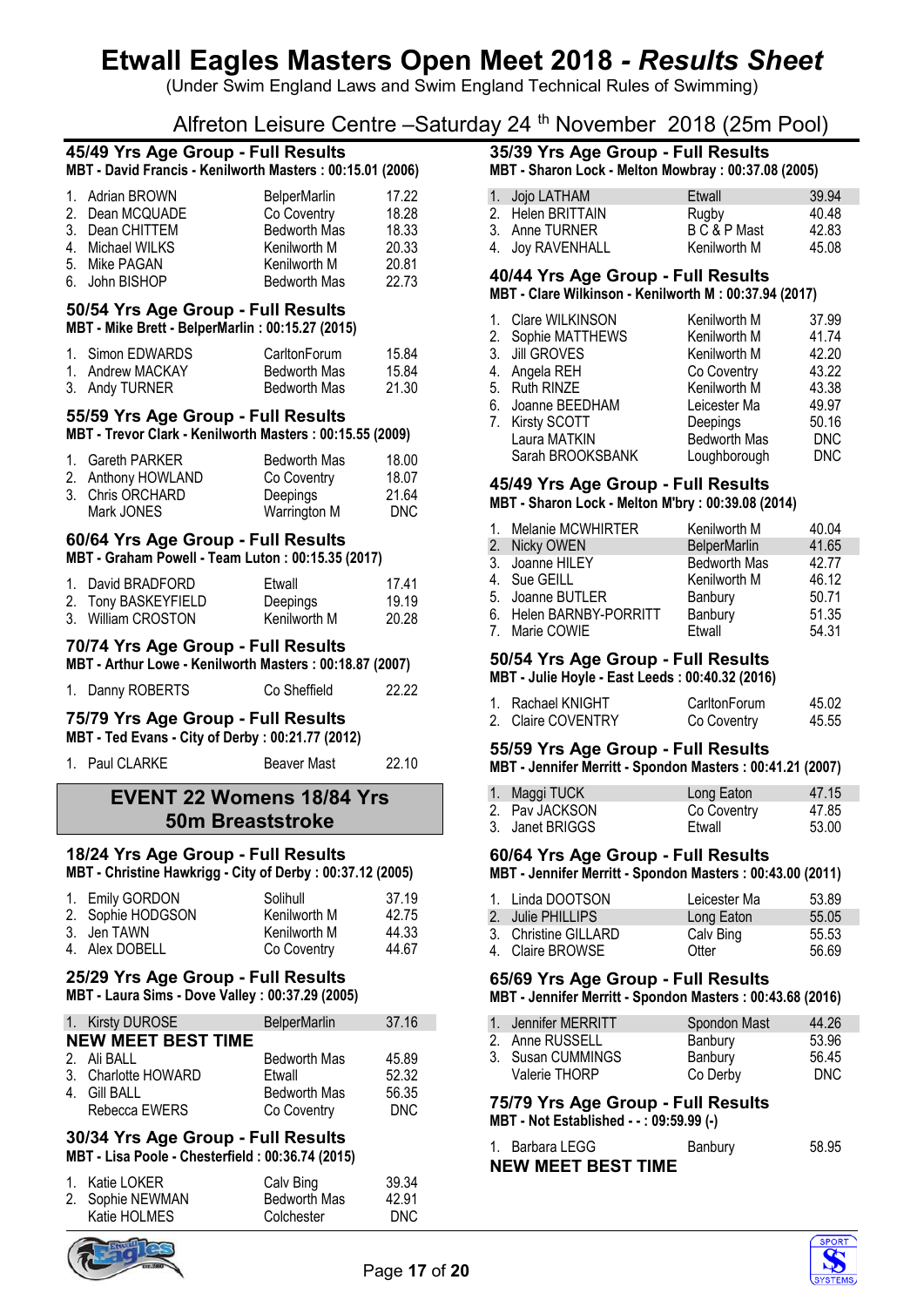(Under Swim England Laws and Swim England Technical Rules of Swimming)

Alfreton Leisure Centre –Saturday 24 th November 2018 (25m Pool)

# **EVENT 23 Mens 18/84 Yrs 50m Breaststroke**

# **18/24 Yrs Age Group - Full Results**

**MBT - Ben Raybould - Chesterfield : 00:32.20 (2012)**

| 1. Tom LAMBERT   | Team Luton   | 33.74 |
|------------------|--------------|-------|
| 2. Sam FAIRCHILD | Bedworth Mas | 40.10 |

#### **25/29 Yrs Age Group - Full Results MBT - David Sankey - Long Eaton : 00:31.17 (2009)**

| 1. Christopher HOWE | Leicester Ma        | 32.96 |
|---------------------|---------------------|-------|
| 2. Jack RHODES      | <b>BelperMarlin</b> | 41.43 |
| 3. Peter COLE       | Kenilworth M        | 42.00 |
| Pete BRIGGS         | Etwall              | CBA   |

# **30/34 Yrs Age Group - Full Results**

**MBT - Stuart Hamer - Lincoln Vulcans : 00:30.67 (2007)**

| 1. Jack EATON | Banbury | 40.89 |
|---------------|---------|-------|
|               |         |       |

# **35/39 Yrs Age Group - Full Results**

**MBT - Carl Shaw - Nottingham Leander : 00:31.27 (2017)**

| 1. Ross TURNER            | Rugby               | 31.92 |
|---------------------------|---------------------|-------|
| 2. Luis Miguel MERINO ROD | Cnd Fuengiro        | 35.27 |
| 3. Richard DELLAR-SHERMAN | NottmLeander        | 35.42 |
| 4. Gye WHITLAM            | DerbyPhoenix        | 35.56 |
| 5. John EDWARDS           | <b>Bedworth Mas</b> | 35.99 |
| 6. Graham ASPINALL        | NottmLeander        | 36.32 |
| 7. Joel VEGA FLORES       | <b>Bedworth Mas</b> | 42.15 |

# **40/44 Yrs Age Group - Full Results**

**MBT - Rob Robson - Kenilworth Masters : 00:32.72 (2014)**

| 1. Eugene KEOGH         | <b>Boldmere</b>     | 35.86      |
|-------------------------|---------------------|------------|
| 2. Stuart COPPOCK       | <b>Bedworth Mas</b> | 37.08      |
| 3. Robert EGAN          | Kenilworth M        | 37.73      |
| 4. Alexander LE MARINEL | Co Coventry         | 38.62      |
| 5. Andrew OLD           | Bebington           | 42.94      |
| 6. Neil SYMONS          | Co Coventry         | 44.08      |
| James COLVIN            | NottmLeander        | <b>DNC</b> |
| Dave BOWER              | <b>BelperMarlin</b> | <b>DNC</b> |

# **45/49 Yrs Age Group - Full Results**

**MBT - Paul Clemence - East Leeds : 00:32.95 (2016)**

| 1. | Kenneth FLETT     | <b>BelperMarlin</b> | 36.23      |
|----|-------------------|---------------------|------------|
|    | 2. Desmond BURLEY | <b>Boldmere</b>     | 37.94      |
| 3. | Marc EDWARDS      | CarltonForum        | 39.65      |
| 4. | Michael WILKS     | Kenilworth M        | 40.24      |
|    | 5. Adrian BROWN   | <b>BelperMarlin</b> | 40.79      |
|    | 6. Dean MCQUADE   | Co Coventry         | 41.55      |
|    | 7. Paul THOROGOOD | Halton              | 42.99      |
| 8. | Nev TROTTER       | <b>Boldmere</b>     | 43.69      |
|    | Mark CHIVA        | Deepings            | <b>DNC</b> |
|    |                   |                     |            |

## **50/54 Yrs Age Group - Full Results MBT - Neville Barton - Aquabears : 00:34.10 (2006)**

|   | 1. Simon EDWARDS   | CarltonForum        | 37.16      |
|---|--------------------|---------------------|------------|
|   | 2. Steven GOODALL  | Chesterfield        | 38.13      |
|   | 3. Colin ROBBINS   | NottmLeander        | 38.19      |
| 4 | Dave DANIELS       | Etwall              | 39.21      |
|   | 5. Andy TURNER     | <b>Bedworth Mas</b> | 47.73      |
|   | Paul SMITH-SHELTON | Deepings            | <b>DNC</b> |
|   | Simon RIGG         | Rugby               | <b>DNC</b> |

## **55/59 Yrs Age Group - Full Results**

**MBT - Trevor Clark - Kenilworth Masters : 00:37.69 (2009)**

|            | Co Coventry                                                                      | 39.60 |
|------------|----------------------------------------------------------------------------------|-------|
|            | <b>Bedworth Mas</b>                                                              | 40.61 |
|            | Deepings                                                                         | 44.00 |
|            | Bedworth Mas                                                                     | 44.47 |
| Mark JONES | Warrington M                                                                     | DNC   |
|            | 1. Anthony HOWLAND<br>2. Clive GREATHEAD<br>3. Chris ORCHARD<br>4. Gareth PARKER |       |

#### **60/64 Yrs Age Group - Full Results MBT - Frank Stoney - City of Coventry : 00:37.81 (2010)**

|                   | $\frac{1}{2}$ . The motion of $\frac{1}{2}$ and $\frac{1}{2}$ are only to a set of $\frac{1}{2}$ |       |
|-------------------|--------------------------------------------------------------------------------------------------|-------|
| 1. David BRADFORD | Etwall                                                                                           | 39.24 |
| 2. Rob STEEL      | NottmLeander                                                                                     | 41.12 |

# **65/69 Yrs Age Group - Full Results**

**MBT - Neil Mackinnon - Trafford Metro : 00:40.53 (2009)**

| 1. Derek BOOTH | Warrington M | 50.92 |
|----------------|--------------|-------|
|                |              |       |

#### **75/79 Yrs Age Group - Full Results MBT - Ted Evans - City of Derby : 00:48.92 (2011)**

| 1. Paul CLARKE | Beaver Mast | 51.45 |
|----------------|-------------|-------|

# **80/84 Yrs Age Group - Full Results**

# **MBT - Ted Evans - Co Derby : 01:01.27 (2017)**

1. Ted EVANS Co Derby 1:04.12

# **EVENT 24 Mens/Womens 18/84 Yrs 100m IM**

#### **MENS 18/24 Yrs Age Group - Full Results MBT - Ben Raybould - Chesterfield : 01:03.89 (2012)**

| 1. Tom LAMBERT     | Team Luton   | 1:06.27 |
|--------------------|--------------|---------|
| 2. Sam FAIRCHILD . | Bedworth Mas | 1:18.79 |

**MENS 25/29 Yrs Age Group - Full Results MBT - David Holmes - Doncaster Dartes : 00:58.85 (2009)**

| 1. Jack RHODES  | <b>BelperMarlin</b> | 1:13.97 |
|-----------------|---------------------|---------|
| 2. Matthew LEES | Rochdale            | 1:13.98 |
| 3. Pete BRIGGS  | Etwall              | 1:23.01 |
| 4. Peter COLE   | Kenilworth M        | 1:23.49 |

# **MENS 30/34 Yrs Age Group - Full Results**

**MBT - Stuart Hamer - Lincoln Vulcans : 01:02.90 (2007)**

| David NEAL | Garstang | DNC |
|------------|----------|-----|
|------------|----------|-----|

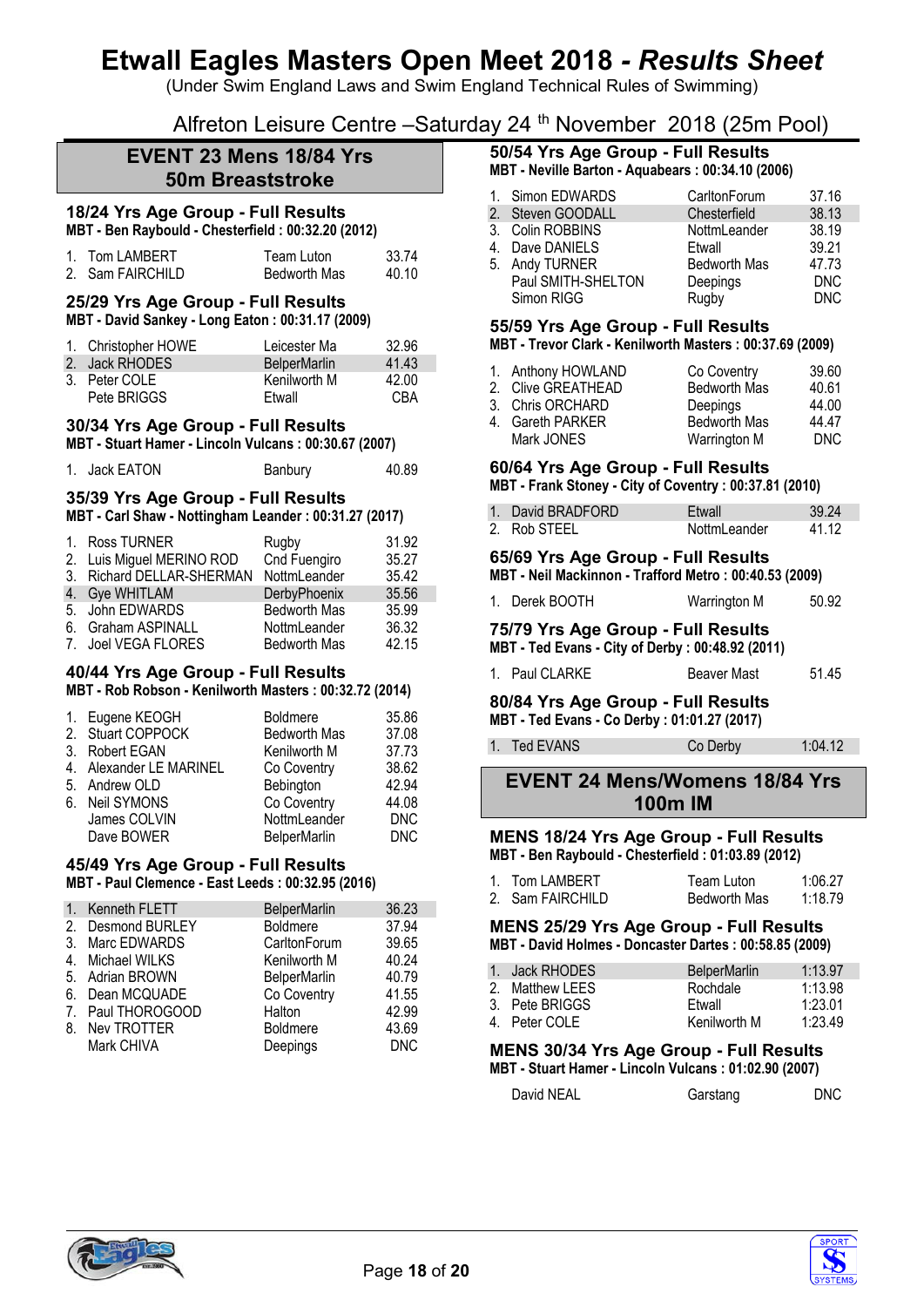(Under Swim England Laws and Swim England Technical Rules of Swimming)

# Alfreton Leisure Centre –Saturday 24 th November 2018 (25m Pool)

#### **MENS 35/39 Yrs Age Group - Full Results MBT - Ben Harkin - Chesterfield : 01:00.36 (2013)**

|                  | 1. Ross TURNER      | Rugby               | 1:05.49    |
|------------------|---------------------|---------------------|------------|
|                  | 2. John EDWARDS     | <b>Bedworth Mas</b> | 1:15.89    |
|                  | 3. Richard ROYAL    | <b>Hull Masters</b> | 1:17.25    |
| $\overline{4}$ . | Ben HODGSON         | <b>BelperMarlin</b> | 1:21.32    |
|                  | 5. Joel VEGA FLORES | <b>Bedworth Mas</b> | 1:21.52    |
|                  | 6. Andy CASTLE      | Etwall              | 1:36.08    |
|                  | Matt TOOGOOD        | TelfordAqua         | <b>DNC</b> |
|                  | Andrew CZYZEWSKI    | <b>Camden Swiss</b> | <b>DNC</b> |
|                  |                     |                     |            |

### **MENS 40/44 Yrs Age Group - Full Results MBT - Mike Brett - Belper Marlins : 01:04.79 (2005)**

| $\overline{1}$ .                | <b>Mark WALLACE</b>   | Matlock             | 1:08.41    |
|---------------------------------|-----------------------|---------------------|------------|
| 2.                              | Clive BROOKES         | Sherwood            | 1:10.18    |
| 3.                              | Martin MYDLIAR        | Bletchley           | 1:11.65    |
| 4.                              | Adam PARKINSON        | Winsford            | 1:14.20    |
| 5.                              | Robert EGAN           | Kenilworth M        | 1:19.89    |
| 6.                              | Alexander LE MARINEL  | Co Coventry         | 1:20.05    |
| $7_{\scriptscriptstyle{\circ}}$ | <b>Stuart COPPOCK</b> | <b>Bedworth Mas</b> | 1:22.55    |
| 8.                              | Andrew OLD            | Bebington           | 1:24.20    |
| 9.                              | Neil SYMONS           | Co Coventry         | 1:42.24    |
|                                 | James COLVIN          | NottmLeander        | <b>DNC</b> |
|                                 | Dave BOWER            | <b>BelperMarlin</b> | <b>DNC</b> |

## **MENS 45/49 Yrs Age Group - Full Results MBT - Paul Clemence - East Leeds : 01:03.61 (2015)**

| $1_{\cdot}$ | Dean ANSCOMBE      | NottmLeander        | 1:10.21 |
|-------------|--------------------|---------------------|---------|
|             | 2. Andrew SHEPPARD | NottmLeander        | 1:15.35 |
|             | 3. Adrian BROWN    | <b>BelperMarlin</b> | 1:19.56 |
|             | 4. Desmond BURLEY  | <b>Boldmere</b>     | 1:21.19 |
|             | 5. Michael WILKS   | Kenilworth M        | 1:26.41 |
|             | 6. Dean MCQUADE    | Co Coventry         | 1:27.70 |
|             | 7. John BISHOP     | <b>Bedworth Mas</b> | 1:33.70 |
| 8.          | Stephen DYMOND     | <b>BelperMarlin</b> | 1:34.07 |
|             | Mark CHIVA         | Deepings            | DNC     |

### **MENS 50/54 Yrs Age Group - Full Results MBT - Mark Patterson - Calverton & B'ham : 01:07.73 (2016)**

| 1. Colin ROBBINS   | NottmLeander        | 1:12.31 |
|--------------------|---------------------|---------|
| 2. Andrew MACKAY   | <b>Bedworth Mas</b> | 1:23.16 |
| 3. Andy TURNER     | <b>Bedworth Mas</b> | 1:34.29 |
| Paul SMITH-SHELTON | Deepings            | DNC.    |

### **MENS 55/59 Yrs Age Group - Full Results MBT - Neville Barton - Trafford Metro : 01:11.72 (2009)**

| 1. Anthony HOWLAND | Co Coventry         | 1:16.51 |
|--------------------|---------------------|---------|
| 2. Gareth PARKER   | <b>Bedworth Mas</b> | 1:20.49 |
| 3. Chris ORCHARD   | Deepings            | 1:35.81 |
| 4. Pete PURDY      | Perry B & TS        | 1:40.87 |
| Mark JONES         | Warrington M        | DNC.    |
|                    |                     |         |

## **MENS 60/64 Yrs Age Group - Full Results MBT - Graham Powell - Team Luton : 01:15.18 (2017)**

| 1. David BRADFORD   | Etwall       | 1:21.25 |
|---------------------|--------------|---------|
| 2. Rob STEEL        | NottmLeander | 1:23.54 |
| 3. Tony BASKEYFIELD | Deepings     | 1:30.95 |
| 4. Martyn FINNEY    | Etwall       | 1:31.61 |

### **MENS 65/69 Yrs Age Group - Full Results MBT - Neil MacKinnon - Trafford Metro : 01:16.97 (2008)**

| 1. James CORBETT  | <b>BelperMarlin</b> | 1:34.24 |
|-------------------|---------------------|---------|
|                   |                     |         |
| 2. Derek BOOTH    | Warrington M        | 1:35.73 |
| 3. Keith ROTHWELL | Arfon               | 1:43.93 |
|                   |                     |         |
| 4. Chris THORP    | Etwall              | 1:44.26 |
| John EDWARDS      | Halton              | DNC.    |

# **MENS 70/74 Yrs Age Group - Full Results**

**MBT - Keith Ingram - Birmingham Masters : 01:25.71 (2012)**

| 1. Graham PADGETT | Warrington M | 1:31.12 |
|-------------------|--------------|---------|
| 2. Danny ROBERTS  | Co Sheffield | 1:45.58 |

**MENS 75/79 Yrs Age Group - Full Results MBT - Ted Evans - City of Derby : 01:36.90 (2010)**

| 1. Paul CLARKE |             | 1:58.34 |
|----------------|-------------|---------|
|                | Beaver Mast |         |

**WOMENS 18/24 Yrs Age Group - Full Results MBT - Gemma Jones - Oswestry Otters : 01:13.28 (2009)**

| 1. Emily GORDON           | Solihull     | 1:13.03 |
|---------------------------|--------------|---------|
| <b>NEW MEET BEST TIME</b> |              |         |
| 2. Sophie HODGSON         | Kenilworth M | 1:17.88 |
| 3. Alex DOBELL            | Co Coventry  | 1:21.87 |
| 4. Jen TAWN               | Kenilworth M | 1:23.89 |

# **WOMENS 25/29 Yrs Age Group - Full Results**

**MBT - Katie Loker - Calverton Bingham : 01:11.42 (2011)**

| 1. Kirsty DUROSE    | <b>BelperMarlin</b> | 1:13.18 |
|---------------------|---------------------|---------|
| 2. Ali BALL         | <b>Bedworth Mas</b> | 1:27.74 |
| 3. Charlotte HOWARD | Etwall              | 1:38.97 |
| 4. Sian DAVIES      | Leicester Ma        | 1:46.80 |
| Rebecca EWERS       | Co Coventry         | DNC.    |

### **WOMENS 30/34 Yrs Age Group - Full Results MBT - Gina Hobson - Otter : 01:10.17 (2010)**

| 1. Sophie NEWMAN | Bedworth Mas | 1:24.66 |
|------------------|--------------|---------|
| Katie LOKER      | Calv Bing    | DNC.    |
| Katie HOLMES     | Colchester   | DNC.    |

#### **WOMENS 35/39 Yrs Age Group - Full Results MBT - Sarah Collings - Bedworth Masters : 01:14.26 (2016)**

| 1. Joy RAVENHALL<br>2. Helen BRITTAIN | Kenilworth M<br>Rugby | 1:19.41<br>1:21.43 |
|---------------------------------------|-----------------------|--------------------|
| 3. Jojo LATHAM                        | Etwall                | 1:21.93            |
| 4. Gemma SAILSBURY                    | Bedworth Mas          | 1:31.65            |
| Anne TURNER                           | B C & P Mast          | DO ST              |

## **WOMENS 40/44 Yrs Age Group - Full Results MBT - Julie Gibson - Etwall Eagles : 01:14.42 (2008)**

| 1. Jill GROVES     | Kenilworth M        | 1:17.42    |
|--------------------|---------------------|------------|
| 2. Clare WILKINSON | Kenilworth M        | 1:22.17    |
| 3. Sophie MATTHEWS | Kenilworth M        | 1:25.05    |
| 4. Angela REH      | Co Coventry         | 1:28.96    |
| 5. Kirsty SCOTT    | Deepings            | 1:32.89    |
| 6. Carolyn DYALL   | <b>Bedworth Mas</b> | 1:34.43    |
| Laura MATKIN       | <b>Bedworth Mas</b> | <b>DNC</b> |
| Sarah COLLINGS     | <b>Bedworth Mas</b> | <b>DNC</b> |